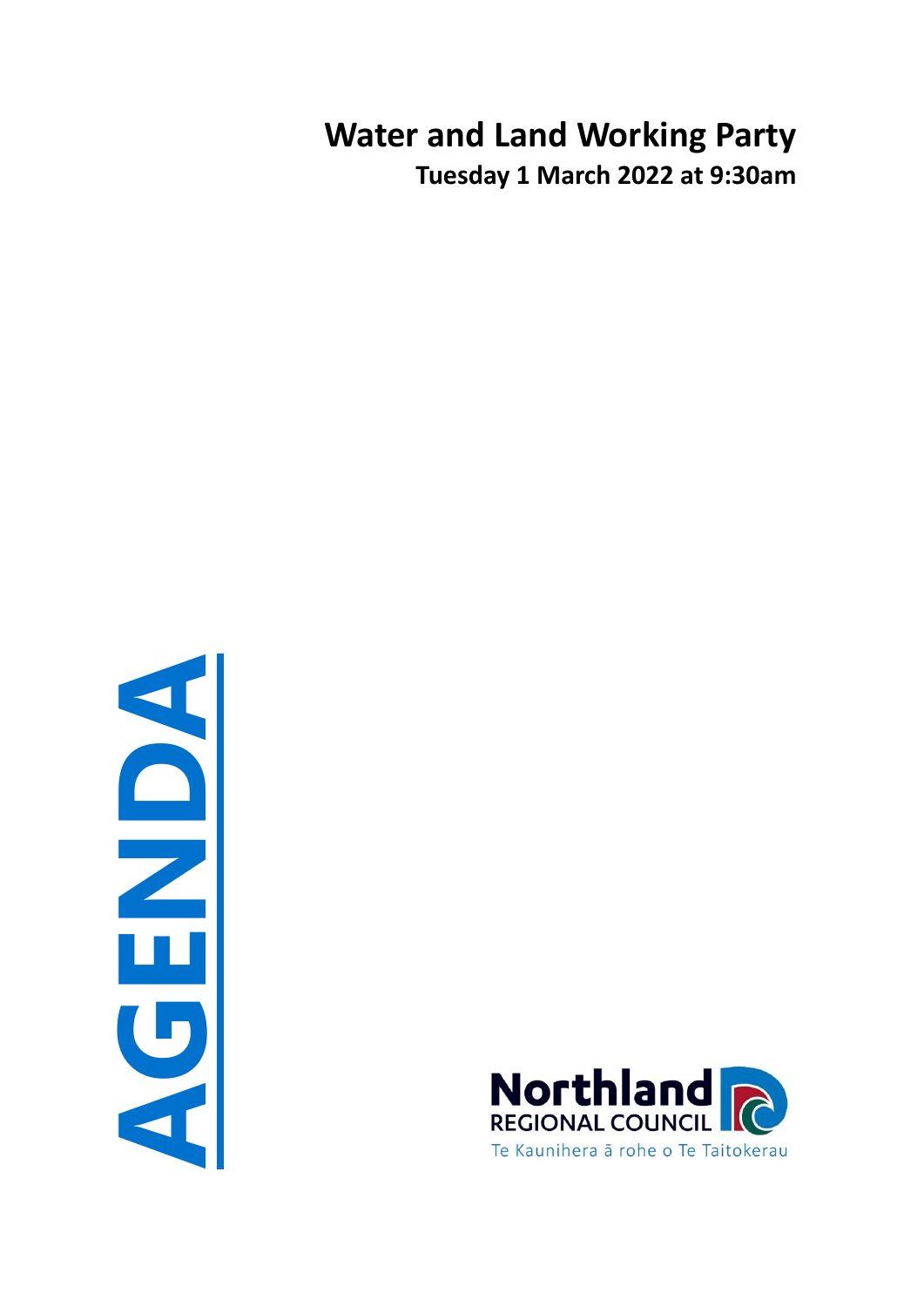## **Water and Land Working Party Agenda**

Meeting to be held in the Remotely via MS Teams link on Tuesday 1 March 2022, commencing at 9:30am

**Please note: working parties and working groups carry NO formal decision-making delegations from council. The purpose of the working party/group is to carry out preparatory work and discussions prior to taking matters to the full council for formal consideration and decisionmaking. Working party/group meetings are open to the public to attend (unless there are specific grounds under LGOIMA for the public to be excluded).**

#### **MEMBERSHIP OF THE WATER AND LAND WORKING PARTY**

|                                                         | Chairperson, Councillor Justin Blaikie        |                                                   |
|---------------------------------------------------------|-----------------------------------------------|---------------------------------------------------|
| <b>Councillor Jack Craw</b>                             | <b>Councillor Amy Macdonald</b>               | <b>Councillor Marty Robinson</b>                  |
| Councillor Joce Yeoman                                  | Ex-Officio Penny Smart                        | <b>TTMAC Representative</b><br>Janelle Beazley    |
| <b>TTMAC Representative</b><br><b>Georgina Connelly</b> | <b>TTMAC Representative</b><br>Waimarie Kingi | <b>TTMAC Representative</b><br><b>Mira Norris</b> |
| <b>TTMAC Representative</b>                             |                                               |                                                   |

**KARAKIA**

## **RĪMITI (ITEM) Page**

Alan Riwaka

#### **1.0 NGĀ MAHI WHAKAPAI/HOUSEKEEPING**

#### **2.0 NGĀ WHAKAPAHĀ/APOLOGIES**

#### **3.0 NGĀ WHAKAPUAKANGA/DECLARATIONS OF CONFLICTS OF INTEREST**

## **4.0 REPORTS**

| 4.1 | Record of Actions - 8 December 2021                              | 3  |
|-----|------------------------------------------------------------------|----|
| 4.2 | <b>Receipt of Action Sheet</b>                                   | 6  |
| 4.3 | Land Management Work Program - current and future                | 8  |
| 4.4 | <b>Soil Conservation Strategy</b>                                | 10 |
| 4.5 | <b>Update on SHaRP</b>                                           | 11 |
| 4.6 | Update on Waima Waitai Waiora                                    | 14 |
| 4.7 | Natural Resources Monitoring Work Programme - current and future | 16 |
| 4.8 | <b>SOE Reporting and Communications Framework</b>                | 19 |
| 4.9 | <b>Sediment Monitoring Review</b>                                | 22 |
|     | Natural Resources Monitoring progress against KPIs YTD<br>4.10   | 25 |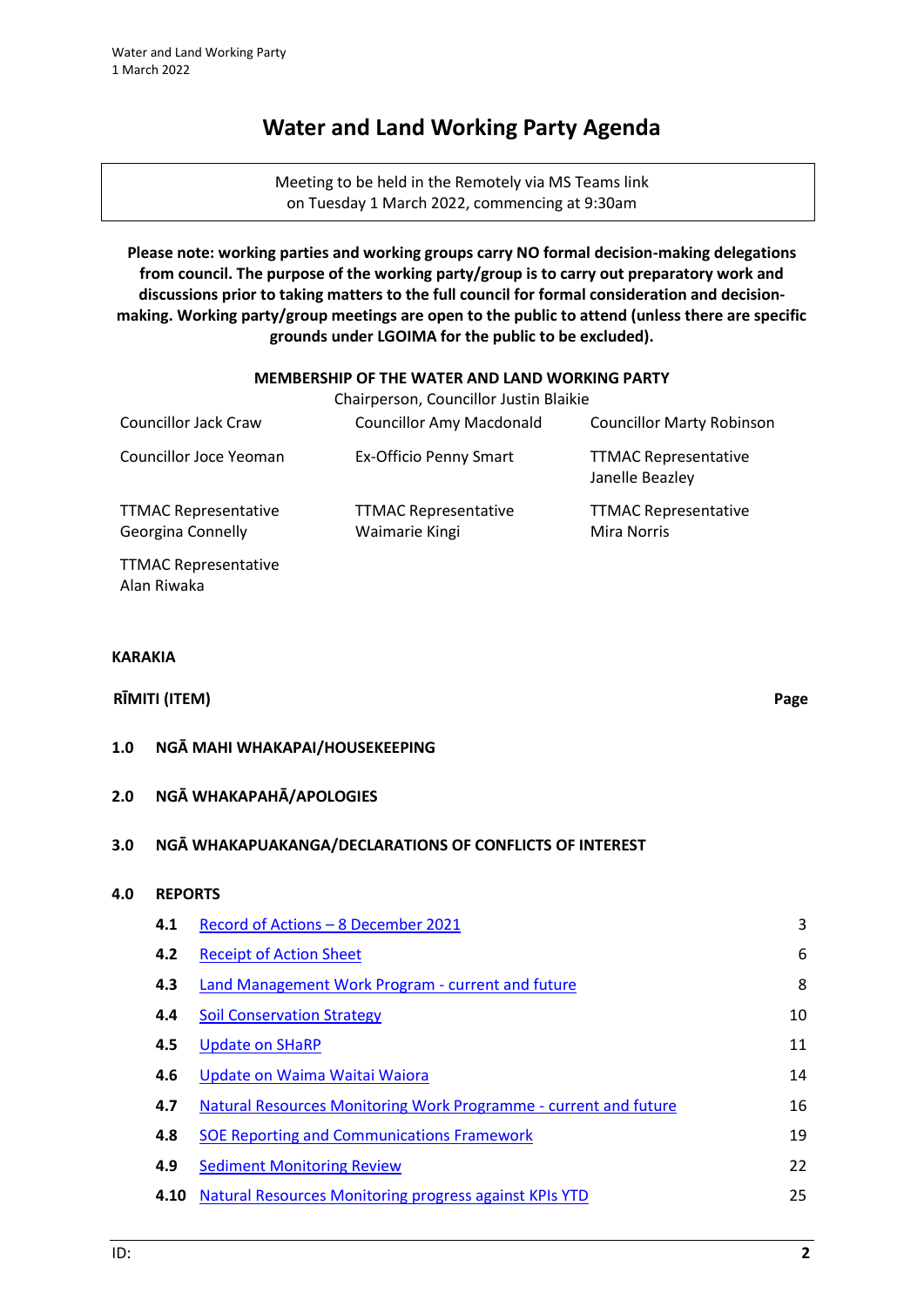## <span id="page-2-0"></span>**TITLE: Record of Actions – 8 December 2021**

**From:** Kathryn Pabirowski, Regulatory Services Admin/PA

**Authorised by Group Manager/s:** Jonathan Gibbard, Pou Tiaki Taiao – Group Manager Environmental Services, on 23 February 2022

## **Whakarāpopototanga / Executive summary**

The purpose of this report is to present the Record of Actions of the last meeting (attached) held on 8 December 2021 for review by the meeting.

## **Attachments/Ngā tapirihanga**

Attachment 1: Record of Actions 8 December 2021 <u>U</u>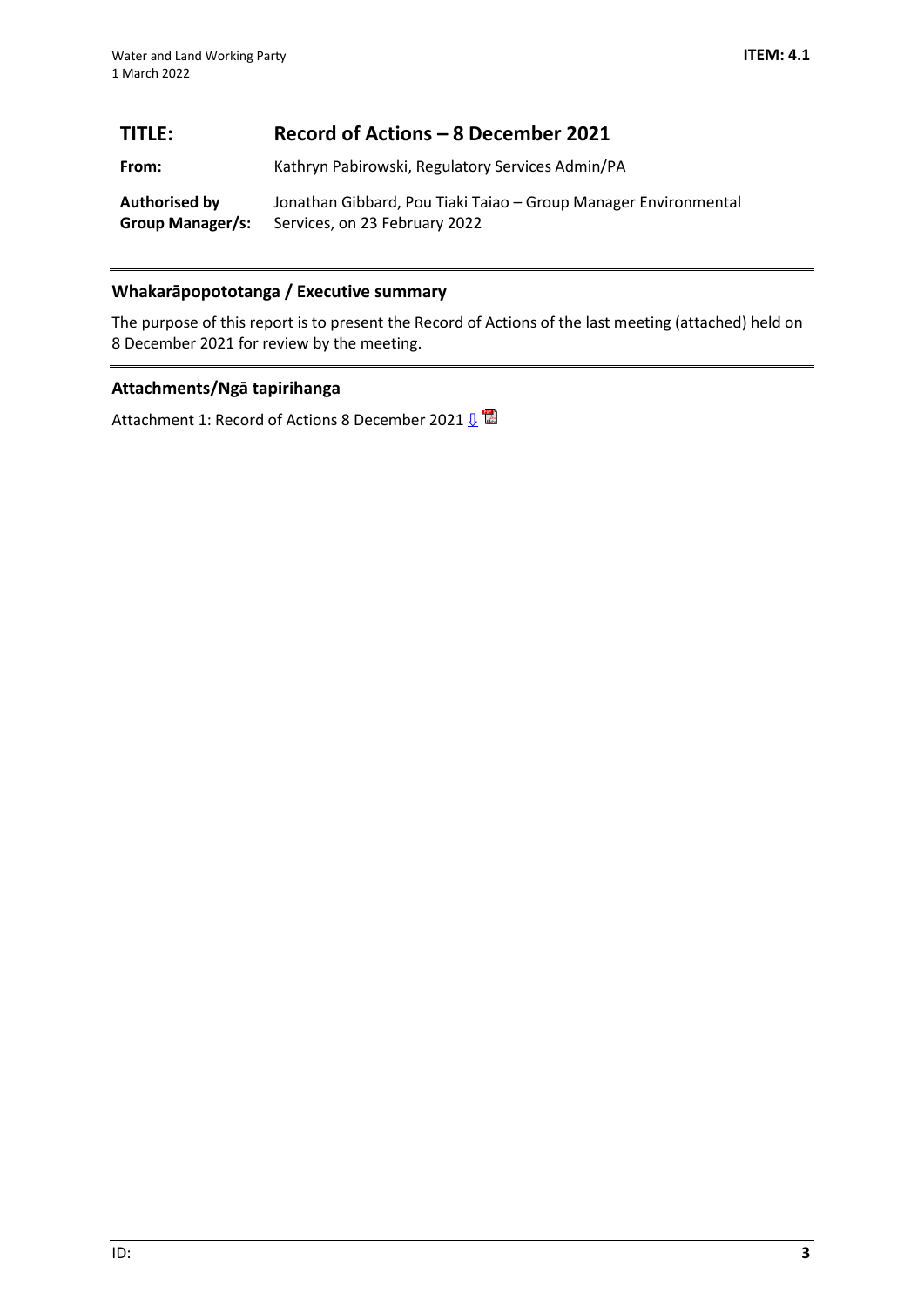<span id="page-3-0"></span>Water and Land Working Party 8 December 2021

## **Water and Land Working Party Record of Actions**

Meeting held in the Mangawhai Room and Virtually 36 Water Street, Whangārei on Wednesday 8 December 2021, commencing at 1:00pm

## **Tuhinga/Present:**

Chairperson, Councillor Justin Blaikie Councillor Jack Craw Councillor Amy Macdonald Councillor Marty Robinson Councillor Joce Yeoman Ex-Officio Penny Smart TTMAC Representative Mira Norris

## **I Tae Mai/In Attendance:**

**Full Meeting**

NRC Tumuaki - Chief Executive Officer Pou Whakaritenga - GM Regulatory Services Pou Tiaki Taiao - GM Environmental Services Land Management Programme Manager

The meeting commenced at 1.00 p.m.

## **Ngā Mahi Whakapai/Housekeeping (Item 1.0)**

## **Ngā Whakapahā/Apologies (Item 2.0)**

There were no apologies.

## **Ngā Whakapuakanga/Declarations of Conflicts of Interest (Item 3.0)**

**Presented by:** Chair Justin Blaikie

**Agreed action points:**

- Members were advised that these would be addressed as they arise.
- Chair Justin Blaikie declared a conflict of interest with the Hokianga Harbour Care group.

**1**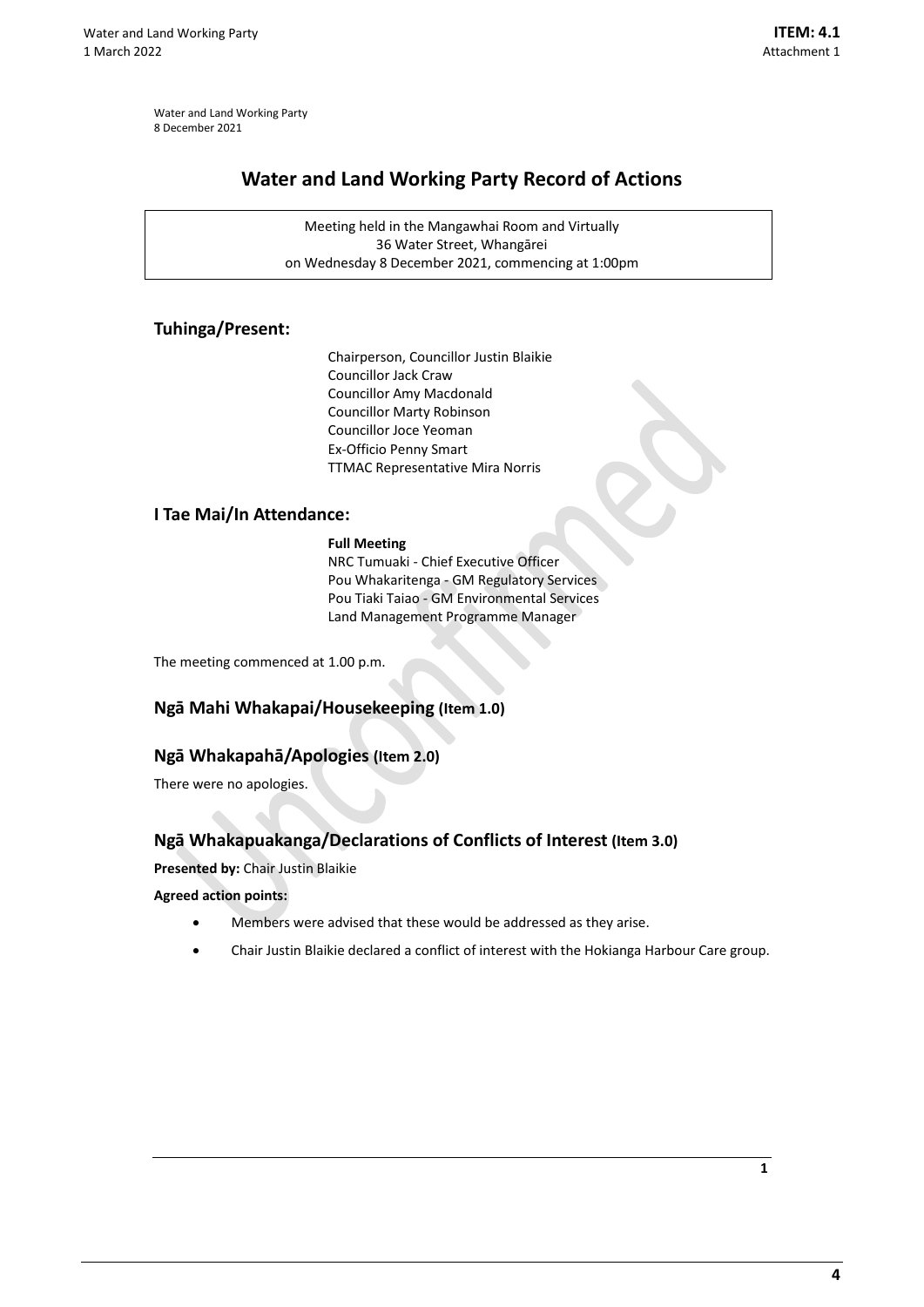Water and Land Working Party 8 December 2021

#### **Receipt of Action Sheet (Item 4.1)**

**Presented by:** Colin Dall, Pou Whakaritenga - Group Manager Regulatory Services

The actions of the last meeting were reviewed.

#### **Agreed action points:**

• A letter to be drafted to Minister Nash following up on a letter send earlier in the year – Group Manager Regulatory Services.

#### **Overview of Dung Beetle releases by New Zealand councils (Item 4.2)**

**Presented by:** Ruben Wylie, Land Management Programme Manager

An overview was provided on Dung Beetle releases by New Zealand councils.

**Agreed action points:** 

No actions required.

#### **Land Management Approach (Item 4.3)**

**Presented by:** Jonathan Gibbard, Pou Tiaki Taiao – Group Manager Environmental Services and Ruben Wylie, Land Management Programme Manager

A presentation was provided on Land Management direction for 2021/2022.

#### **Agreed action points:**

No actions required.

## **Whakamutunga (Conclusion)**

**The meeting concluded at 2.47 p.m.**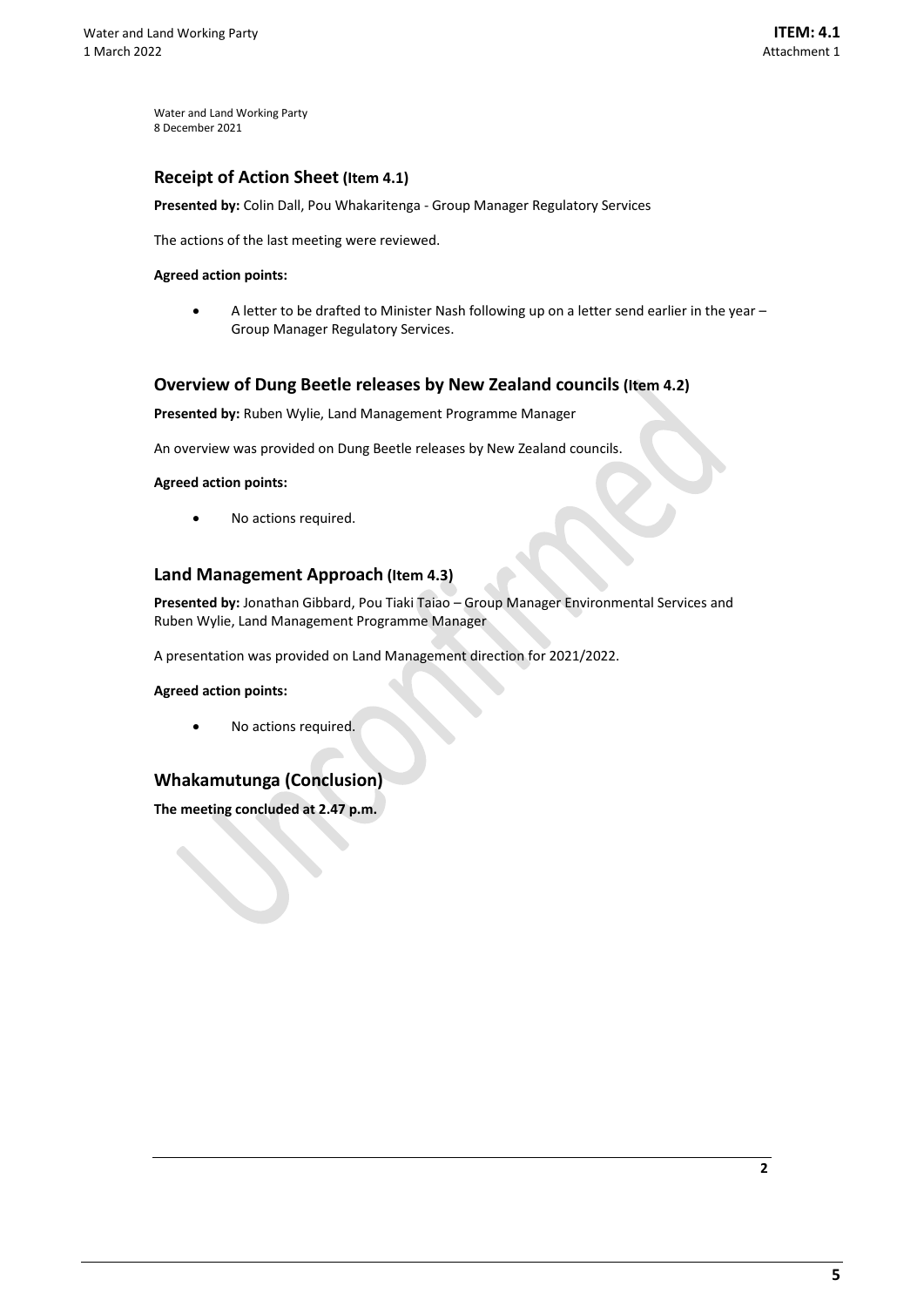## <span id="page-5-0"></span>**TITLE: Receipt of Action Sheet**

**From:** Kathryn Pabirowski, Regulatory Services Admin/PA

**Authorised by Group Manager/s:** Jonathan Gibbard, Pou Tiaki Taiao – Group Manager Environmental Services, on

## **Whakarāpopototanga / Executive summary**

The purpose of this report is to enable the meeting to receive the current action sheet.

## **Nga mahi tutohutia / Recommendation**

That the action sheet be received.

## **Attachments/Ngā tapirihanga**

Attachment 1: Action Tracker  $\mathbf{B}^{\mathbf{a}}$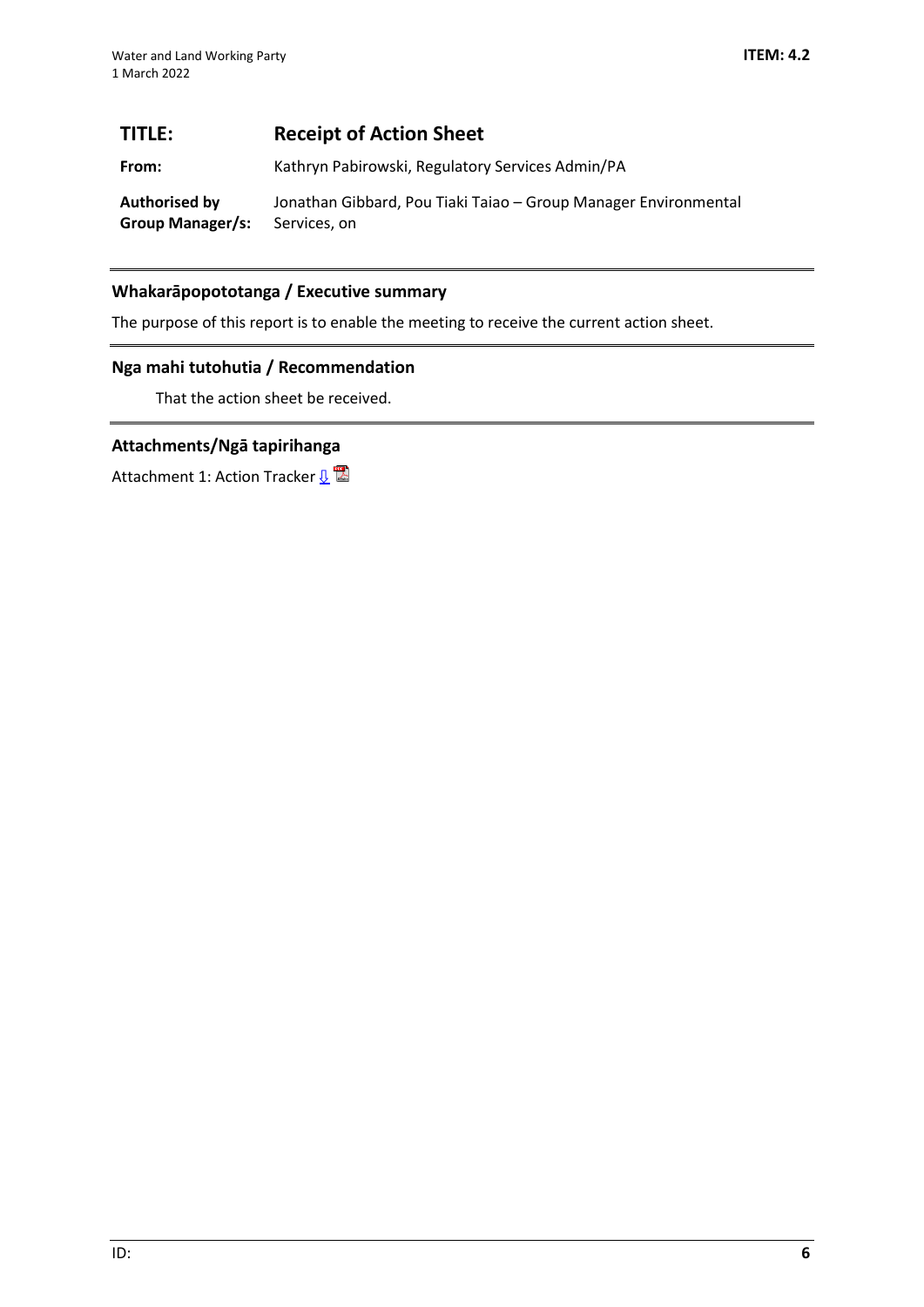## **ACTIONS – Water and Land Working Party**

<span id="page-6-0"></span>

| <b>Meeting Date</b>  | Item                                                                                                                | <b>WLWP Action</b>                                                                                                                                        | <b>Responsible Staff</b>                              | <b>Status</b> | <b>Notes</b>                                                                                                                                                                                                                                                                                                                                                            |
|----------------------|---------------------------------------------------------------------------------------------------------------------|-----------------------------------------------------------------------------------------------------------------------------------------------------------|-------------------------------------------------------|---------------|-------------------------------------------------------------------------------------------------------------------------------------------------------------------------------------------------------------------------------------------------------------------------------------------------------------------------------------------------------------------------|
| 26 May 2021          | ColiMinder<br>4.2<br>(real time E. coli<br>testing)                                                                 | A copy of the presentation to be<br>provided.                                                                                                             | Dr R Stott                                            | Completed     | Presentation circulated 6 December 2021. Discuss<br>with NIWA first before passing this information onto<br>anyone else.<br>NIWA requested that if anyone in the WLWP wanted<br>to distribute the presentation to an outside<br>person/party, then they contact NIWA beforehand.                                                                                        |
| 27 September<br>2021 | Receipt of Action<br>4.1<br>Sheet                                                                                   | That a report on the research or<br>information on dung beetle<br>releases held by other regional<br>councils be presented to the<br>next meeting.        | Eastern Coast Land<br>Manager                         | Completed     | Report has been done and was included in the 8<br>December 2021 meeting.                                                                                                                                                                                                                                                                                                |
| 27 September<br>2021 | <b>Aerial Application</b><br>4.2<br>of Seed using<br><b>Drones for Erosion</b><br><b>Control Mitigation</b>         | Auckland Regional Council to be<br>contacted regarding the costs<br>involved with drone seeding.<br>What was their approach and<br>how successful it was. | <b>Group Manager</b><br>Regulatory<br><b>Services</b> | Completed     | The NZ company (Envico Technologies) recently<br>undertook a trial in the Hunua Ranges for Watercare<br>planting natives local to the area. It won't be known<br>if it is a success for a year or two (although<br>germination rates should be known sooner). The<br>company estimates the cost to be approximately<br>\$1,000 per ha vs \$10,000+ for manual planting. |
|                      |                                                                                                                     | Follow-up on a letter that was<br>sent to the Minister of Forestry,<br>Stuart Nash earlier in the year.                                                   | <b>Group Manager</b><br>Regulatory<br><b>Services</b> | In progress   | A draft letter to Minister Nash to follow up on the<br>previous letter. The Chair had this on her list to<br>discuss with her meeting with Minister Nash last<br>year, but this was cancelled due to COVID.<br>Consideration is being given as to whether the<br>meeting is still needed. If not, then the follow up<br>letter will be sent.                            |
| 27 September<br>2021 | Overview of<br>4.3<br><b>Water Resources</b><br>Investigation<br>Projects in<br>Northland<br>(Aupōuri and<br>Poutō) | An item to go to the next<br>Planning and Regulatory<br>Working Party meeting.                                                                            | Group Manager<br>Regulatory<br><b>Services</b>        | Outstanding   | Was not included in the 8 December 2021 Planning<br>and Regulatory Working Party meeting.                                                                                                                                                                                                                                                                               |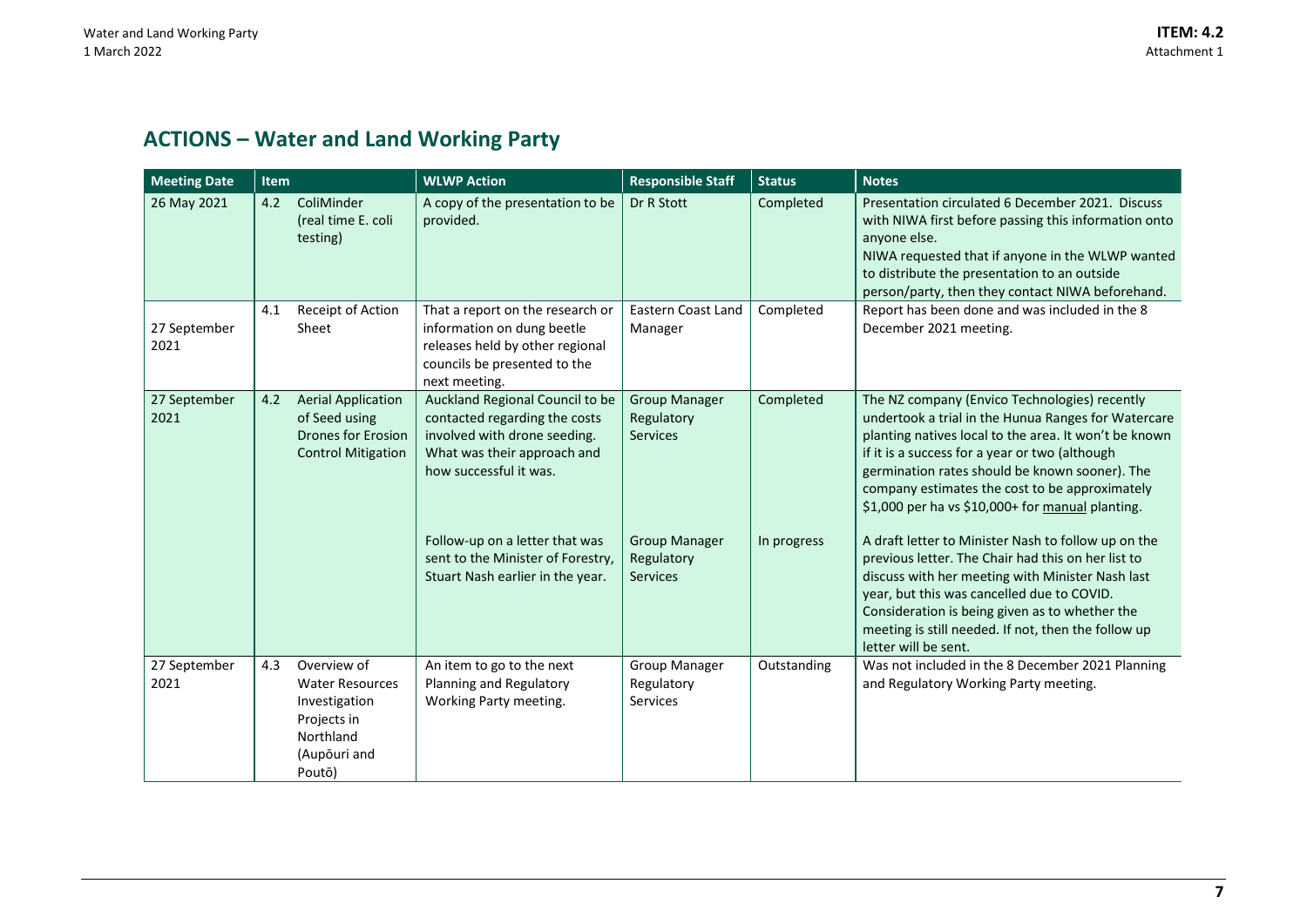<span id="page-7-0"></span>

| TITLE:                            | Land Management Work Program - current and future                                                |
|-----------------------------------|--------------------------------------------------------------------------------------------------|
| From:                             | Ruben Wylie, Land Management Programme Manager                                                   |
| Authorised by<br>Group Manager/s: | Jonathan Gibbard, Pou Tiaki Taiao - Group Manager Environmental<br>Services, on 23 February 2022 |

## **Whakarāpopototanga / Executive summary**

The following table sets out the current and future work programme for the land teams for the coming year. It only includes work relevant to the Water and Land Working Party ToR.

| <b>Activity</b>         | <b>Detail</b>                                                                                                                                                                                                                                                                                                                                                                                                                                                                                                                                                                                                                                                                                         | When        |
|-------------------------|-------------------------------------------------------------------------------------------------------------------------------------------------------------------------------------------------------------------------------------------------------------------------------------------------------------------------------------------------------------------------------------------------------------------------------------------------------------------------------------------------------------------------------------------------------------------------------------------------------------------------------------------------------------------------------------------------------|-------------|
| S-Map                   | S-map is a national soils database that provides an essential<br>economic and environmental tool because it updates the<br>fundamental soils data from the 1960s with high resolution<br>and more accurate soil information via a dynamic digital<br>portal. Staff are working with Manaaki Whenua to deliver S-<br>Map across the region. The total project value is \$7M. NRC's<br>contribution is through work in kind support for the project<br>in addition to contributing \$1M.                                                                                                                                                                                                                | 2022 - 2027 |
|                         | The first to years of the project (2022 and 2023) will be<br>funded by MfE and Manaaki Whenua to a value of 1M. The<br>reminder of the co-funding is being sought through MPI<br>grant funding. Staff are in the process of preparing an<br>application to MPI to secure funding for the project.                                                                                                                                                                                                                                                                                                                                                                                                     |             |
| Waima Waitai Waiora     | Waima Waitai Waiora is in its final year. Staff are heavily<br>committed over the next several months to support<br>landowners to plant approximately 67,000 plants and<br>undertake associated riparian fencing within the Wairoa<br>catchment. In addition, staff are working with the Waima<br>Waitai Waiora to review the patronship arrangement to<br>support the partners to come to a decision around the next<br>stages for the partnership.                                                                                                                                                                                                                                                  | 2022-2023   |
| Soil conservation plans | The co-funding agreement between NRC and the Ministry<br>for Primary industries includes are target for delivering an<br>average, 140 farm environment plans per annum. Because<br>NRC is no longer delivering farm environment plans, staff<br>have developed a revised process and template focused on<br>soil conservation. These soil conservation plans provide a<br>platform for landowners to secure funding thought the<br>SHaRP programme, similar to how Farm Environment Plans<br>were linked to the Environment Fund. Owing to resourcing<br>constraints within the team, the target will not be met,<br>which will have implications for the co-funding contribution<br>provided by MPI. | 2022-2023   |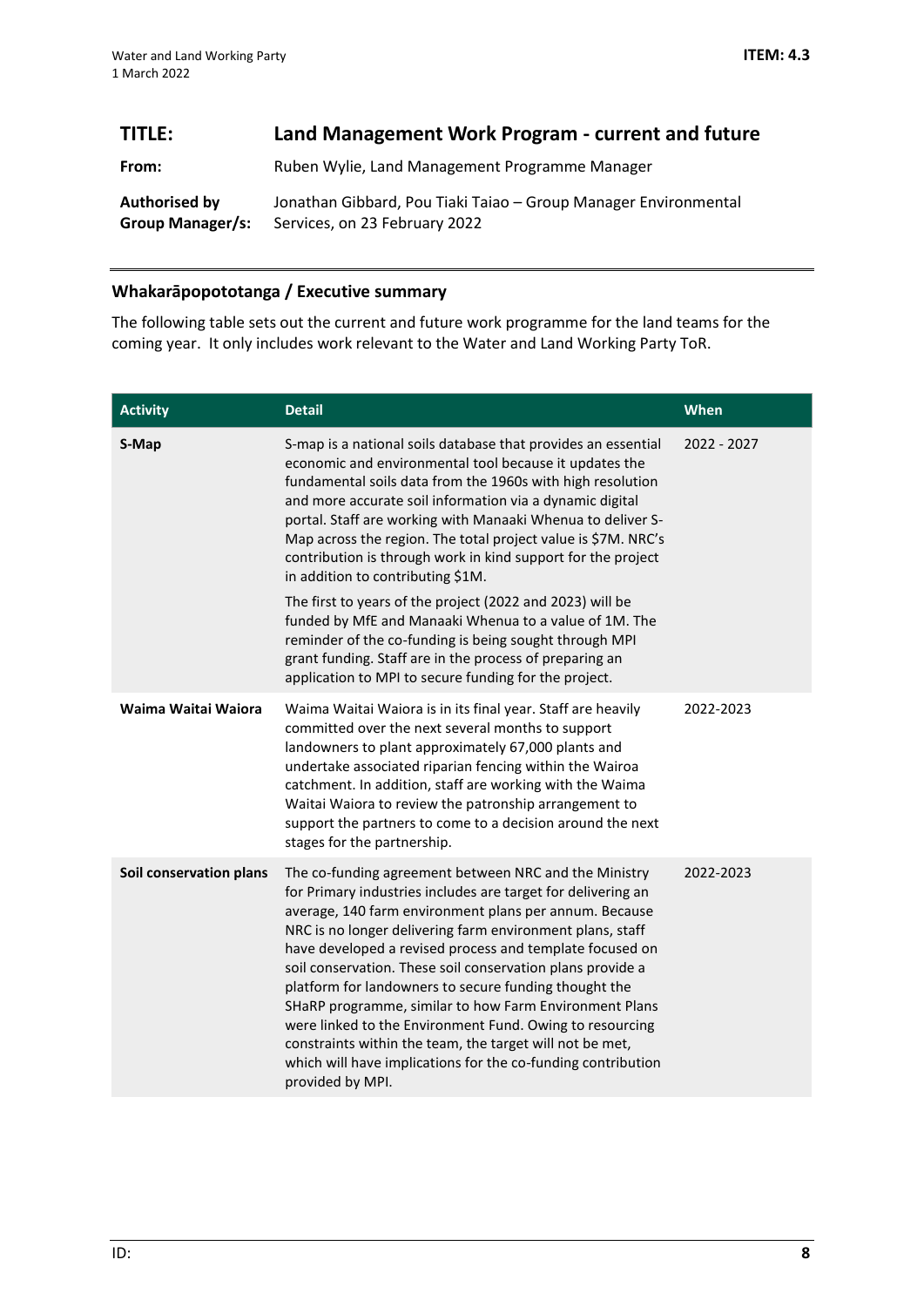| <b>Activity</b>                                                   | <b>Detail</b>                                                                                                                                                                                                                                                                                                                                                                                                                                                                                                                      | When      |
|-------------------------------------------------------------------|------------------------------------------------------------------------------------------------------------------------------------------------------------------------------------------------------------------------------------------------------------------------------------------------------------------------------------------------------------------------------------------------------------------------------------------------------------------------------------------------------------------------------------|-----------|
| <b>Environment Fund and</b><br><b>Soil Conservation</b><br>Grants | Over the 2021/2022 year, the Land Management Team will<br>support the delivery of over \$1M of grant funding, in<br>addition to the supply of poplar and willow poles across<br>Northland. Staff are in the process of working with<br>landowners to prepare grant funding applications for the<br>2022/23 funding round.                                                                                                                                                                                                          | 2022-2023 |
| <b>Catchment funding</b>                                          | As part of the 2021-2031 Long Term Plan, Council<br>established a new fund to support work in catchments. The<br>first round of funding commences over the 2022/23<br>financial year. The first year of funding is \$311k, increasing<br>to \$500k in following years. Staff are working with Council<br>to establish the criteria and resourcing for delivery of this<br>fund. Given the current high level of staff turnover and<br>pressure to deliver current work programs, delivery of this<br>new fund will be challenging. | 2022-2023 |

## **Ngā mahi tūtohutia / Recommended actions**

That the report, Land Management Work Program – current and future, prepared by Ruben Wylie, Land Management Programme Manager, be received.

## **Ngā tapirihanga / Attachments**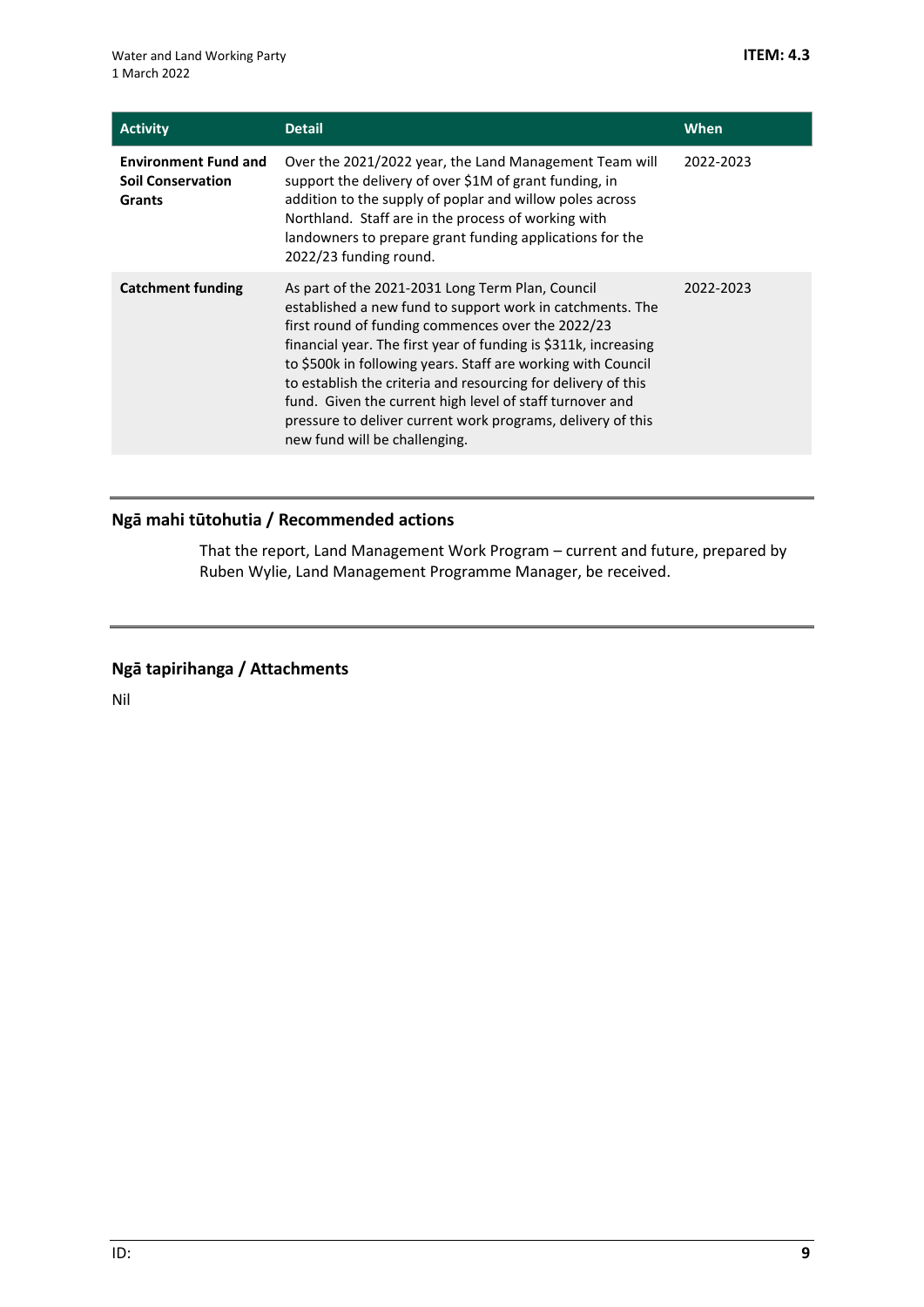<span id="page-9-0"></span>

| TITLE:                                          | <b>Soil Conservation Strategy</b>                                                                |
|-------------------------------------------------|--------------------------------------------------------------------------------------------------|
| From:                                           | Ruben Wylie, Land Management Programme Manager                                                   |
| <b>Authorised by</b><br><b>Group Manager/s:</b> | Jonathan Gibbard, Pou Tiaki Taiao – Group Manager Environmental<br>Services, on 22 February 2022 |

## **Whakarāpopototanga / Executive summary**

The Northland Regional Council developed a soil conservation strategy in 2017 to support Long Term Plan objectives to reduce soil erosion through the development of farm environment plans, stock exclusion fencing and poplar and willow planting. Since 2017, the regulatory landscape has changed, particularly with freshwater farm plans becoming a regulatory requirement and a shift in the focus of the agriculture sector's contribution to climate change. Furthermore, key learnings from the council's soil conservation programme indicate that there is a need to diversify the land treatments available to landowners, to enable treatment options to be better tailored to specified sites.

For the above reasons, the soil conservation strategy needs to be updated to provide an evidencebased approach to support future investment towards the soil conservation programme and enable council to better integrate its soil conservation programme with other regional and national initiatives. These include the Kaipara Moana Remediation entity, NRCs Climate Change Strategy, integration with Freshwater Farm planning regulations, supporting the implementation of Te Mana o te Wai and the implications of climate change regulation on the agricultural sector. Staff intend to issue an open tender for the Strategy by March 2022. Key objectives of the strategy are:

- 1. Provide an evidential basis for future soil conservation programmes, including cost benefit analysis of soil conservation initiatives.
- 2. Identify key erosion sources and associated criticality (based on existing available information).
- 3. Identify priorities for sediment mitigation efforts.
- 4. Identification of resourcing requirements to support the strategy delivery for the purpose of Long-Term Plan budgeting.
- 5. Provides an implementation plan that includes prioritisation and timing for the strategy delivery.

The Soil Conservation Strategy will be funded by the Ministry for Primary Industries by reprofiling unspent budget over the 2021/22 and 2022/23 financial years. The strategy is to be delivered by the fourth quarter of 2022 and will be a key document to support future funding applications and future budgets.

## **Ngā mahi tūtohutia / Recommended actions**

1. Staff will submit a progress report of the strategy development at the next Water and Land Working party meeting.

## **Ngā tapirihanga / Attachments**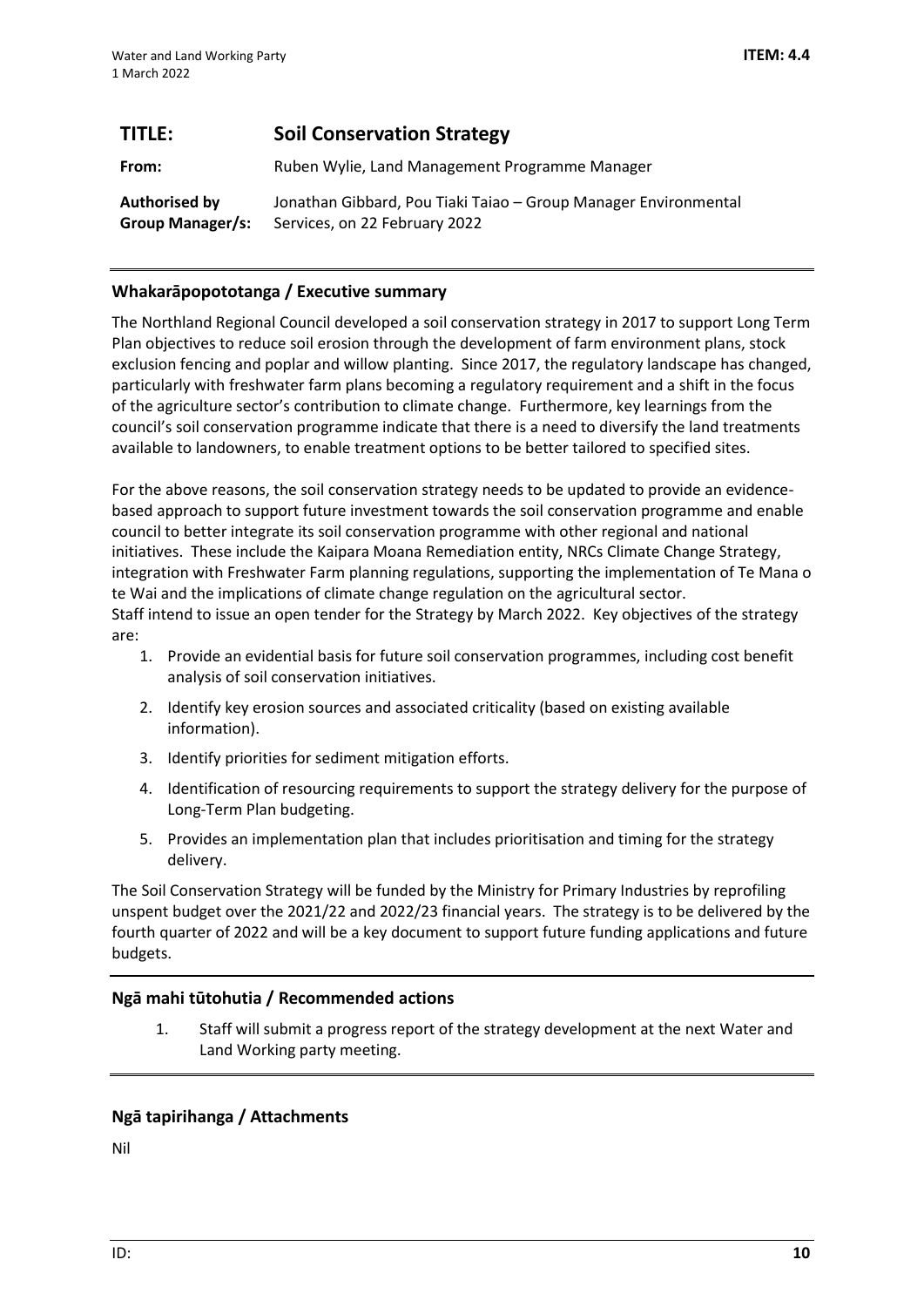<span id="page-10-0"></span>

| TITLE:                                          | <b>Update on SHaRP</b>                                                                           |
|-------------------------------------------------|--------------------------------------------------------------------------------------------------|
| From:                                           | Ruben Wylie, Land Management Programme Manager and John Ballinger,<br><b>SHaRP Manager</b>       |
| <b>Authorised by</b><br><b>Group Manager/s:</b> | Jonathan Gibbard, Pou Tiaki Taiao - Group Manager Environmental<br>Services, on 23 February 2022 |

## **Whakarāpopototanga / Executive summary**

The Sustainable Hill Country and Regional Priorities programme (SHaRP) is a four-year programme co-funded by Northand Regional Council and the Ministry for Primary Industries. The programme commenced in 2019 and is set to conclude at the end of the 2022/2023 financial year. The programme is heavily focused on supporting landowners to initiate soil conservation treatments on their land, including retirement fencing of erosion features, poplar pole planting and forest planting. The programme also has a research component; and research to date has been completed to identify coastal erosion features in the landscape and viable uses for mature poplar wood.

This report summarises the SHaRP programme to date and sets out the work focus for the final year of the programme.

#### **Work completed to date:**

#### Farm environment/Soil conservation plans

Following the release of essential freshwater NES-Freshwater Management, the land team began the transitioned from preparing farm environment plans to soil conservation plans in 2020-21. MPI accepted an interim site visit report in lieu of FEPs while we developed the new soil conservation plan process and template.

Our YTD achievement of this KPI is behind schedule and it is unlikely that we will meet the target of 136 plans. This is largely due to a very high staff turnover, Covid and refocusing of our efforts towards highly erodible land rather than the previous approach of developing FEP's anywhere. MPI have been informed and we will continue this dialogue. (Further details below)

| Farm plan target | 2019-20 (112 plans) | 2020-21 (124) | 2021-22 (136) |
|------------------|---------------------|---------------|---------------|
|                  | 112 (100%)          | 127 (102%)    | 36 (26%) YTD  |

#### Retirement fencing

This tranche of the programme is focused on supporting landowners to retire pastureland classified as highly erodible. In the first three seasons, NRC has supported landowners to fence 68km highly erodible land, retiring more than 527ha from pastoral production. This is more than twice the target for this deliverable.

| Fencing target | 2019-20 (75 ha) | 2020-21 (71 ha) | 2021-22 (84 ha) |
|----------------|-----------------|-----------------|-----------------|
|                | 97 (129%)       | 194 (273%)      | 236 (281%)      |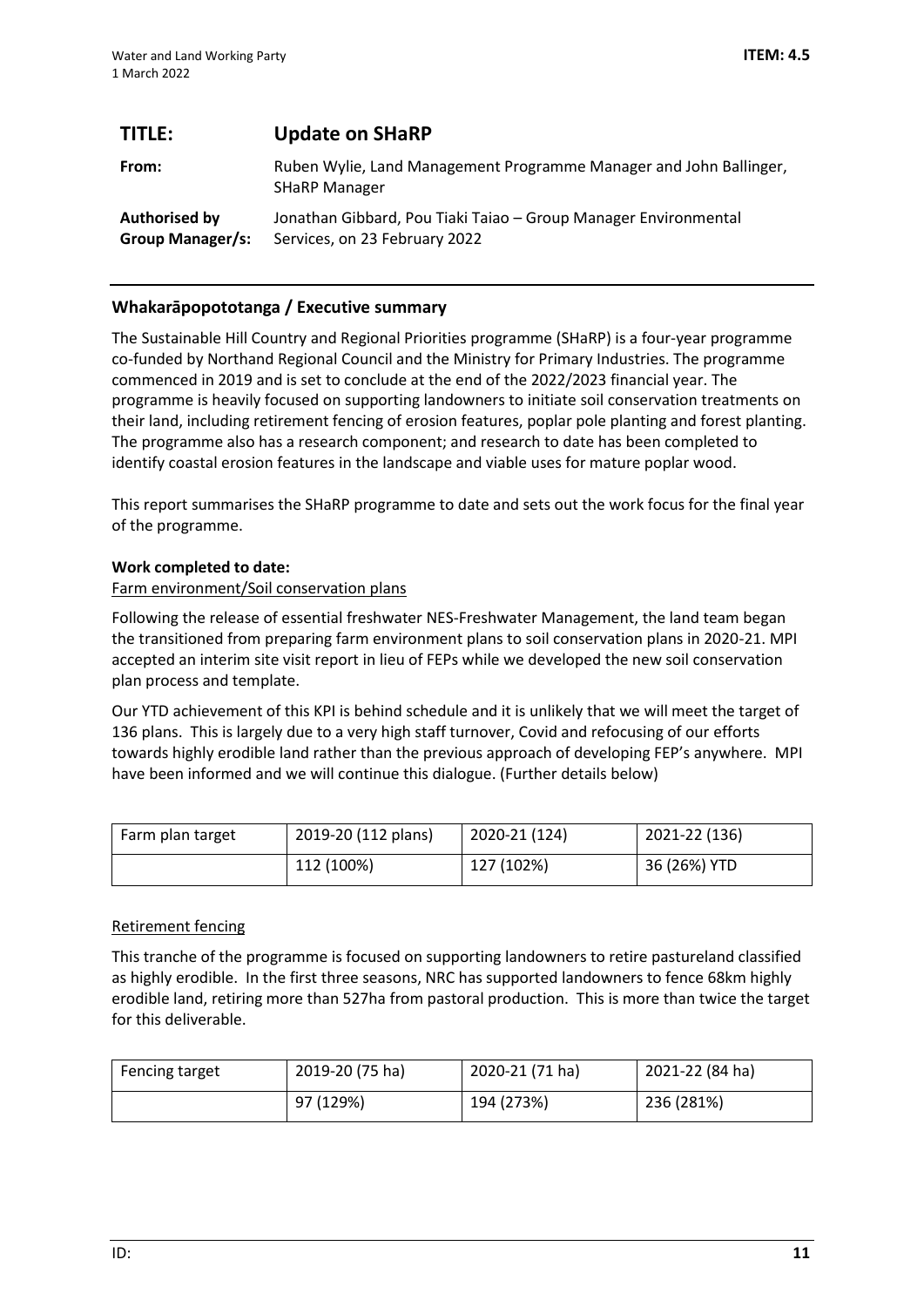## Forest planting

This tranche of the programme provides planting pilots to demonstrate alternatives to clear fell radiata on highly erodible pastureland. In the last two planting seasons, 128ha of new forest was planted. In 2022 another 99ha will be planted, providing a total of 227ha at project end (103% of target). Our overall target is 220ha.

Forest types include native and exotic production forest (under a continuous cover harvest regime), and native retirement. There is one pine project that demonstrated best practice providing significant riparian setbacks (well beyond minimum in NES-PF) that was planted in manuka. Exotic production forests included redwoods, eucalypts, cypress and radiata often using manuka as a nurse crop. Native production forest was totara with a manuka nurse crop. Native forest included mixed species (generally 80% pioneer species, 20% canopy), but most projects were manuka only.

| <b>Planting target</b> | 2020-21 (60 ha) | 2021-22 (85 ha) | 2022-23 (75 ha)                            |
|------------------------|-----------------|-----------------|--------------------------------------------|
|                        | 38.3 ha (64%)   | 89.5 ha (105%)  | 99.5ha (133%) To be<br>planted this season |

## Pole planting

Poplars and willows are highly versatile, fast growing, exotic trees that are pivotal to soil conservation. In last two seasons, NRC supplied a total of 10,873 poles. NRC also provided a subsidies rate for the planting of these poles by contractors (up to \$7 per pole).

The original pole targets (5000, 10,000, 15,000 in years 2, 3 and 4 of the programme) were revised in 2021-22 under a variation to 7,000 poles annually. The revised target is based on estimates of what the nursery can supply under current conditions.

| Pole target | 2020-21 (5000 poles) | 2021-22 (7000 poles) | 2022-23 (7000 poles) |
|-------------|----------------------|----------------------|----------------------|
|             | 4,616 (92%)          | 6,257 (89%)          | TBC                  |

## Research – coastal erosion buffer

Phase one and two of this project utilised LiDAR and remote sensing data to develop a tool to identify erosion features in the landscape. Erosion type and severity were quantified, and the output overlaid on oblique imaging providing an excellent visualisation tool for farm planning purposes. KMR are further developing the tool as part of their digital farm planning solution which we may seek to role out across the rest of the region (depending on the outcomes of the KMR pilot).

#### Research – mature poplar

The poplar research has been assessing the building code compliance of Kawa poplar. This involves durability and mechanical testing. The overall driver for this research is to generate market opportunities for the timber so that farmers have confidence in growing the trees for soil conservation purposes, with a level of confidence that there are markets for the trees or logs at the end of their useful lifetime.

#### A note regarding underspend

It should be noted that SHaRP is presently \$184k underbudget. This underspend is linked with the fact that the material cost for fencing have been less than originally estimated in the funding application. Consequently, the targets for SHaRP have been delivered at lower cost, resulting in a budget underspend despite exceeding the targets. Staff are working with MPI to reprofile budgets into other areas, including support for monitoring of poplar pole planting.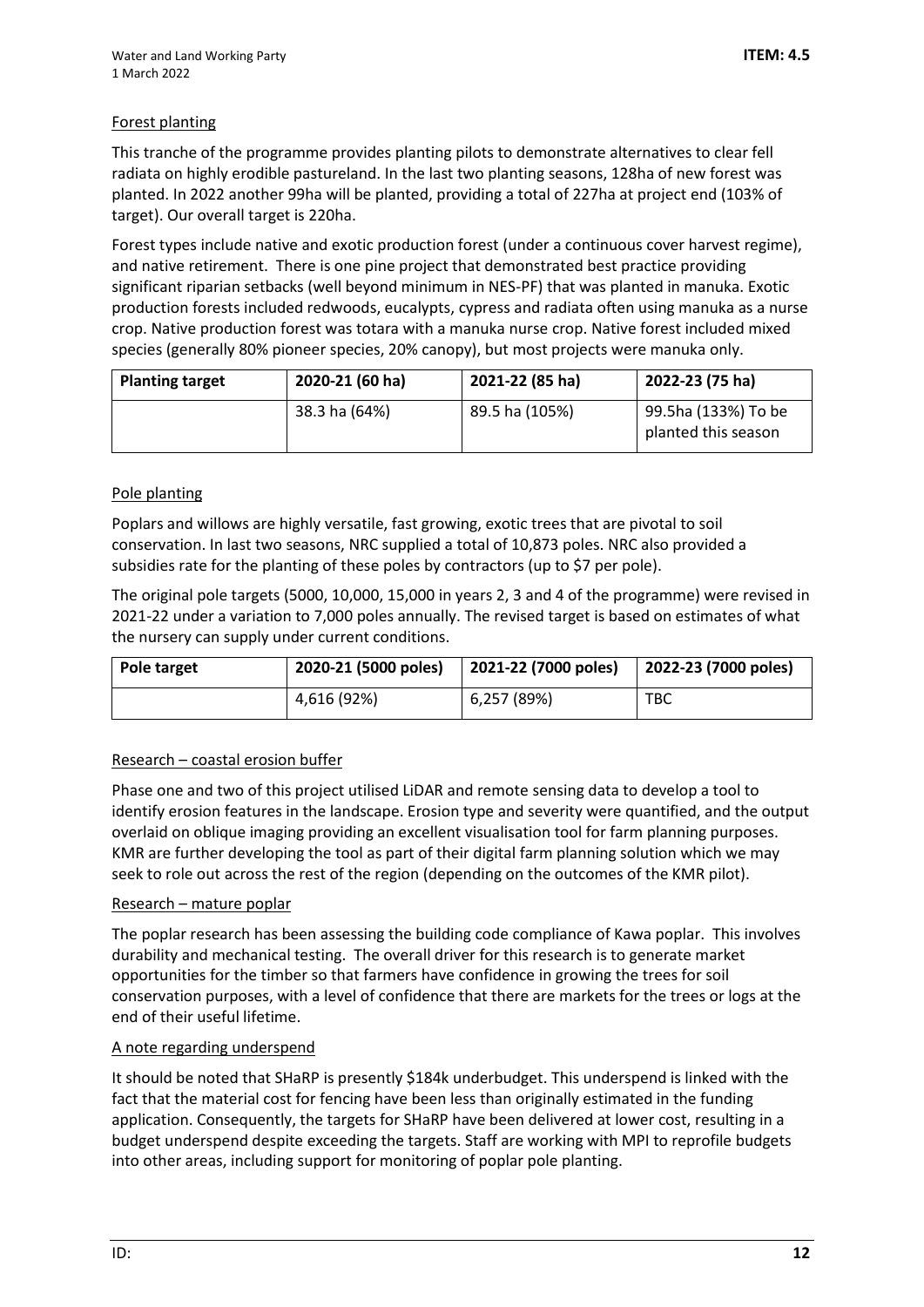## **Focus in the final year**

## Project variation

In 2021 a variation was negotiated with MPI to vary the targets for pole planting, stakeholder engagement and farm environment plans. MPI have allowed us to reprofile the budget to other areas such as pole survival monitoring and a soil conservation strategy. The only restraint is any underspend must be spent within the same financial year, that is the budget cannot be rolled over.

## **Soil Conservation Plans**

Staff have made substantial progress delivering on the SHaRP programme, often exceeding targets for key on the ground deliverables. The Land Team, however, has experienced substantial resourcing challenges over the last 18 months, and this has significantly affected the team's ability to deliver on the programme target for soil conservation plans over the 2021/2022 financial year. These plans have taken the place of Farm Environment Plans and identify key erosion features on farms in addition to providing recommendations for erosion treatment options. In effect, Soil Conservation Plans provide a platform for landowners to initiative soil conservation treatments, including those that are funded through SHaRP. The delivery of soil conservation plans will be a key focus of the team over the final year of SHaRP because they represent a major target within the MPI funding agreement.

## Transitioning to future initiatives

Staff are presenting developing initial criteria for the regional afforestation grant fund. This fund is to support landowners to develop forests on highly erodible land. The funding is presently provided towards the SHaRP programme as parts of NRC's financial contribution toward the programme. The grant funding will come back into its own NRC allocation regime at the conclusion of the SHaRP project.

Afforestation initiatives typically require a 12 to 24 month lead in time to enable plant stock to be grown and delivered in time for the next planting season. Accordingly, staff will be working to develop criteria with Council over the next several months to enable land management advisors sufficient time to prepare afforestation applications for the 2023 planting season.

In addition, staff will be utilising the outcome of the upcoming soil conservation strategy to support future funding opportunities with central Government, with the intention to maintain the momentum generated by SHaRP. Initial discussions with MPI indicate that there is likely to be future funding opportunities, and staff will be heavily focused on securing available funding to support the objectives and anticipated outcomes of the soil conservation strategy.

## **Ngā mahi tūtohutia / Recommended actions**

1. That staff provide a progress report to the Water and Land Working Party at its next meeting.

## **Ngā tapirihanga / Attachments**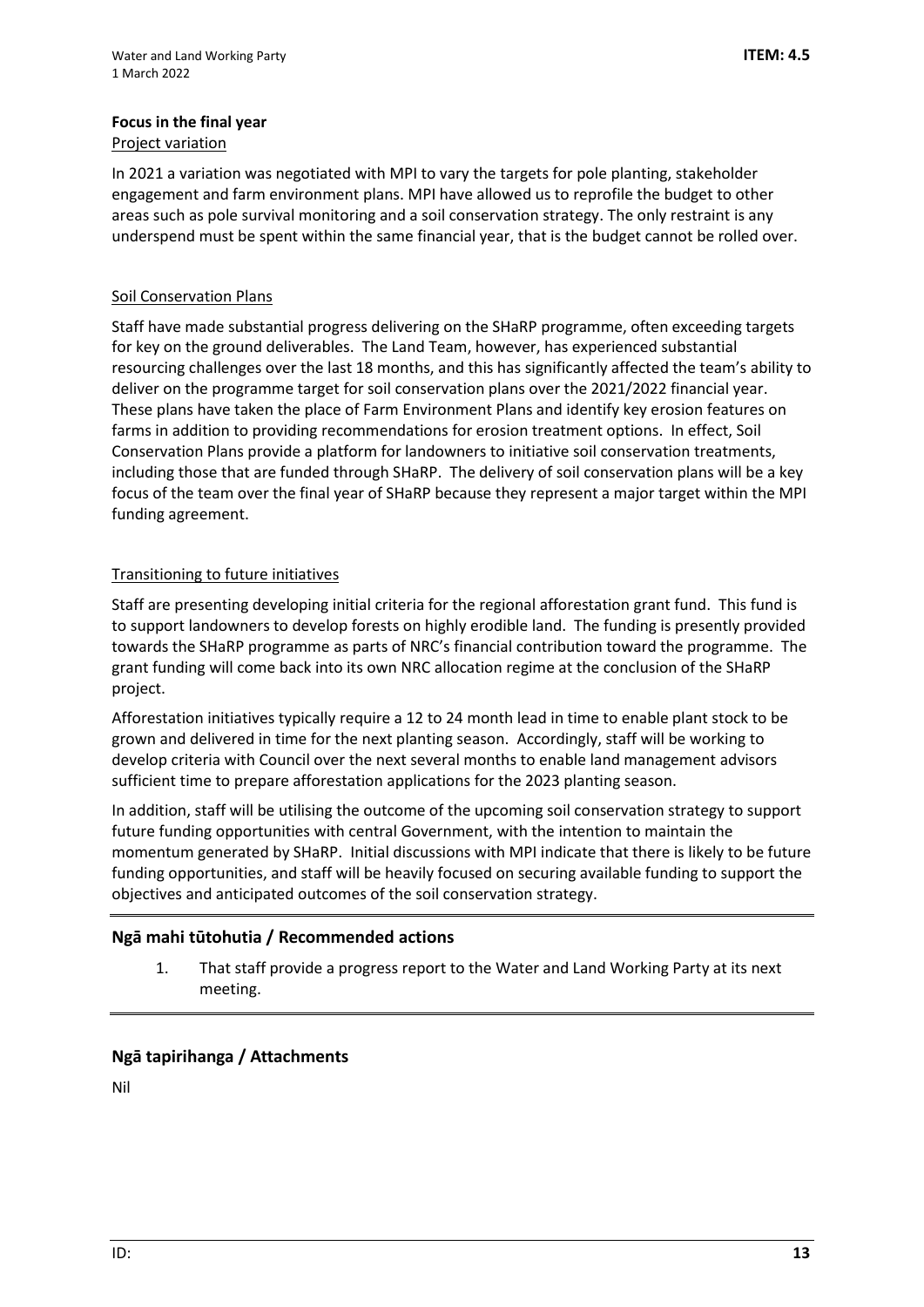<span id="page-13-0"></span>

| TITLE:                                   | Update on Waima Waitai Waiora                                                                    |
|------------------------------------------|--------------------------------------------------------------------------------------------------|
| From:                                    | Ruben Wylie, Land Management Programme Manager and Anahita Djamali,<br>Land Management Advisor   |
| Authorised by<br><b>Group Manager/s:</b> | Jonathan Gibbard, Pou Tiaki Taiao - Group Manager Environmental<br>Services, on 22 February 2022 |

## **Whakarāpopototanga / Executive summary**

The Waima Waitai Waiora (WWW) project is a five-year project that commenced in 2018. The project is co-funded by the Ministry for the Environment and is presently in its final year. The WWW project represents the culmination of a partnership between Kaipara mana whenua, community organisations and NRC, and the arrangement has given rise to some significant advancements in the way in which NRC works with mana whenua. Partnering with mana whenua and both national and local authorities has led to more robust decision-making processes, more meaningful outcomes, and continued support for the kaupapa from local residents.

The WWW project is focused on delivering several key projects with its partner groups. Key project tasks include supporting landowners to fence off waterways and plant an average of 100,000 plants per year over the five-year project timeframe. This report will summarise work that has been completed over the 2021 calendar year, and identify key tasks associated with the final year of the project.

Key highlights over the 2021 calendar year.

- The groups and organisations involved in the partnership of WWW planted over 100,000 native plants in and around the Northern Kaipara catchment area in 2021.
- Alongside the plants, over 8,700 meters of riparian fencing was established on farms throughout the area.
- Over \$37,000 was raised last year via the partnership's collaboration with the Sustainable Business Network's Million Metres Streams Project, with funds being donated by various businesses, community groups, and even some generous individual donors.
- Despite Covid-19 restrictions, a number of successful events were held by WWW partners last year, including research wānanga, community planting days, plant releasing, fish monitoring, and water monitoring. The community planting days in particular would not have been possible without the support of local groups, specifically tangata whenua and marae based roopu.
- The partnership has continued to provide quality information and support to landowners throughout the Northern Kaipara catchment area via a range of channels and mediums. One such channel is the WWW website, which was launched around mid-2021. The site continues to provide up-to-date information and resources for landowners wanting to implement sustainable practices on their land.

Key tasks for the final year of the project include:

- Completing planting plans and overseeing the delivery of around 67,000 plants, including associated riparian fencing is a key focus for the first half of 2021. Note: because the project has over-delivered in its annual planting numbers, 67,000 is the minimum required to achieve the five-year project milestone of 100,000 plants on average per year.
- Overseeing the delivery of the Te Kawa Waiora research project. This is a hapū guided research project concerning the health, wellbeing and mauri of the Wairoa River and its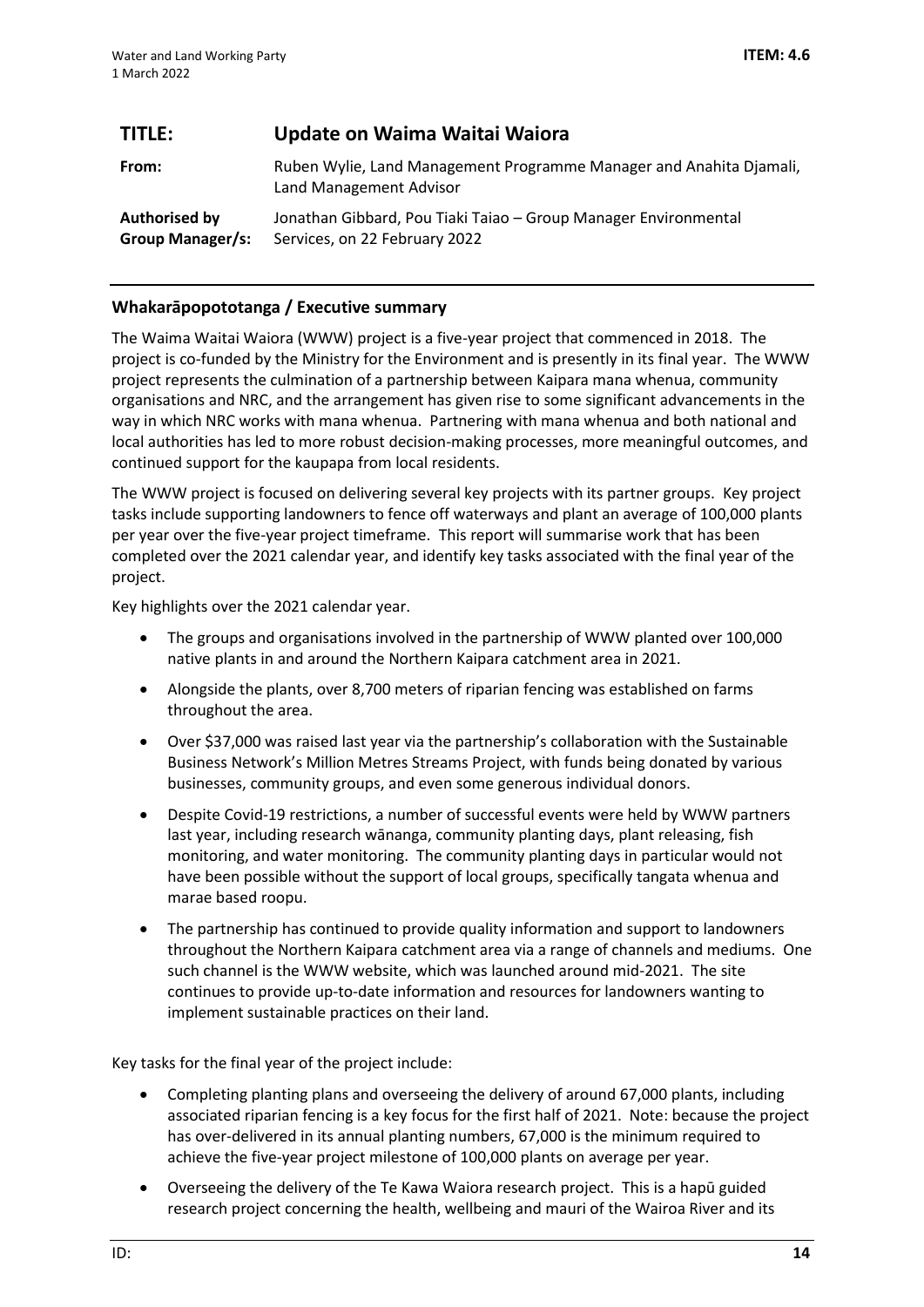tributaries. One of the key objectives of the project is the development of meaningful knowledge derived from mātauranga Māori which can be used to inform farm environment plans of the Wairoa Catchment. The project is due to be completed by June 2022.

• Undertake a review of the partnership. The review involves facilitated wānanga following a methodology utilised by Living Water for each of its major projects. The Omicron outbreak has resulted in some challenges and with initiating the review process, however staff will be working with Living Water to identify opportunities to adapt the review methodology to take into account the constraints present by the current outbreak.

## **Ngā mahi tūtohutia / Recommended actions**

1. A progress update on the WWW project will be reported to the Water and Land Working part at its next quarterly meeting.

## **Ngā tapirihanga / Attachments**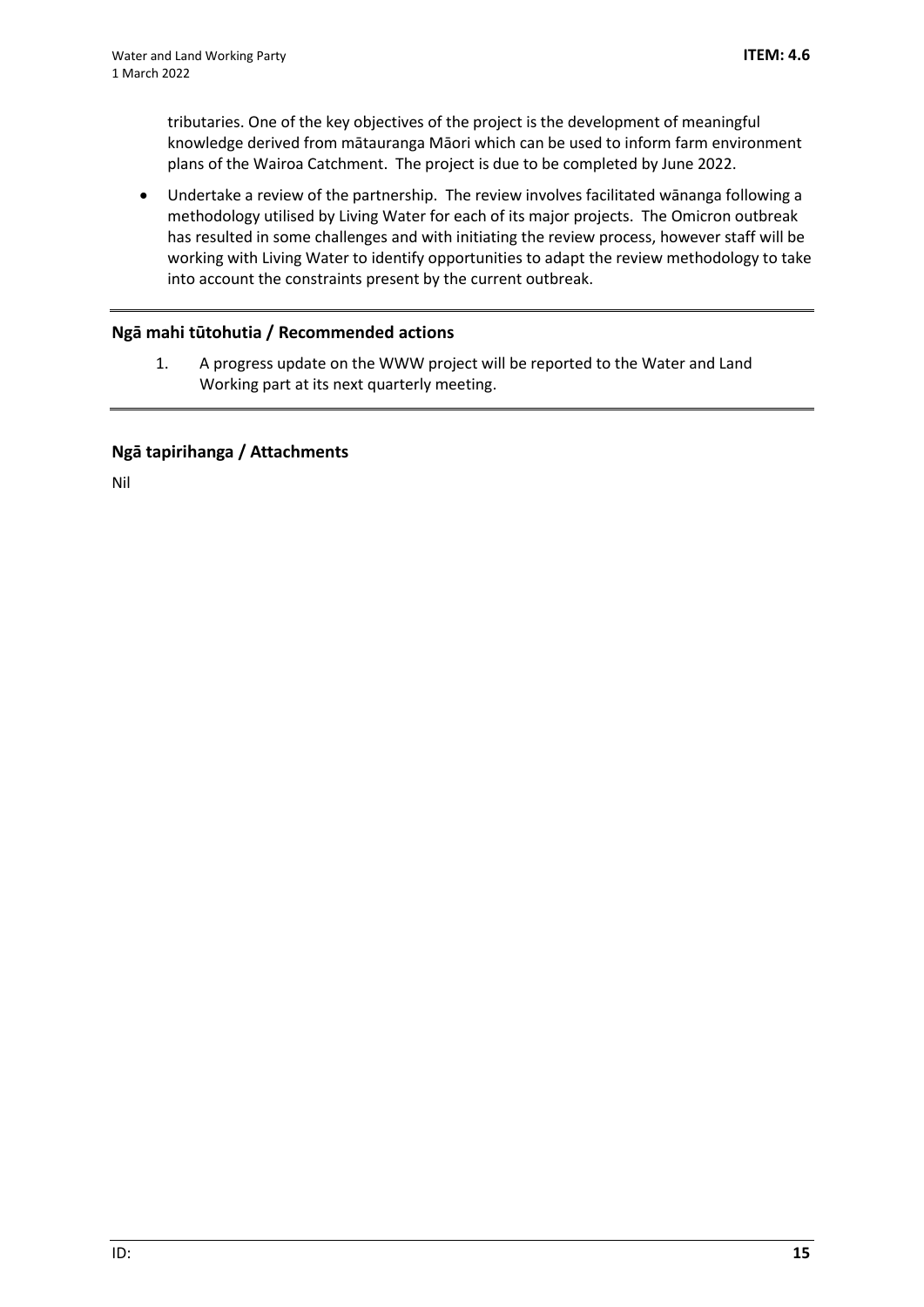<span id="page-15-0"></span>

| TITLE:                                          | <b>Natural Resources Monitoring Work Programme - current</b><br>and future                                          |
|-------------------------------------------------|---------------------------------------------------------------------------------------------------------------------|
| From:                                           | Jason Donaghy, Natural Resources Monitoring Manager and Shelley<br>Quarterman, Natural Resources Team Administrator |
| <b>Authorised by</b><br><b>Group Manager/s:</b> | Jonathan Gibbard, Pou Tiaki Taiao - Group Manager Environmental<br>Services, on                                     |

## **Whakarāpopototanga / Executive summary**

The Natural Resource Unit is involved in wide range of interesting projects, the below provides an overview for the Water and Land working party and potential topics for future presentations or reports.

## **Ngā mahi tūtohutia / Recommended actions**

That the report 'Natural Resources Monitoring Work Programme - current and future' by Jason Donaghy, Natural Resources Monitoring Manager and dated 22 February 2022, be received.

## **Background/Tuhinga**

Below is a summary of the major projects/ workstreams the Natural Resource unit has underway or planned for the coming financial years. For each project there is a brief description of the key drivers, budget information, outputs and other relevant details:

- 1. Environmental monitoring network review.
- 2. Data automation project.
- 3. Digital Network model.
- 4. GIS land use layer.
- 5. Swim safe model.
- 6. Rain radar project.
- 7. Te Hiku project.
- 8. Environmental Data Hub.

#### **Environmental monitoring network review:**

The primary purpose of the environmental monitoring networks review is to respond and adapt to the changing requirements for environmental data and information and to ensure that the networks are fit for purpose, use best practice protocols and methods providing best value for money. The review has been completed. Currently the operational teams (Hydrology and Coastal and Water Quality) are implementing the recommendations. Some of the recommendations include new river flow stations and water quality sampling sites to better represent the Freshwater Management Units. The dune lakes will have a significant increase in continuous monitoring sensors along with an increased discrete monitoring regime from quarterly to monthly.

One of the key drivers for review is the revised 2021 National Policy Statement for Freshwater Management. The legislation has increased the demand for environmental data, driving a \$4m operational increase over the next ten years from 2021 -2031.

#### **Data automation project:**

The volume of council environmental data is predicted to double by 2023. Data is collected and stored in a raw format. The data needs to be checked before it can be used for science and policy setting. The checking of the data is currently completed by council data analysts, which takes time.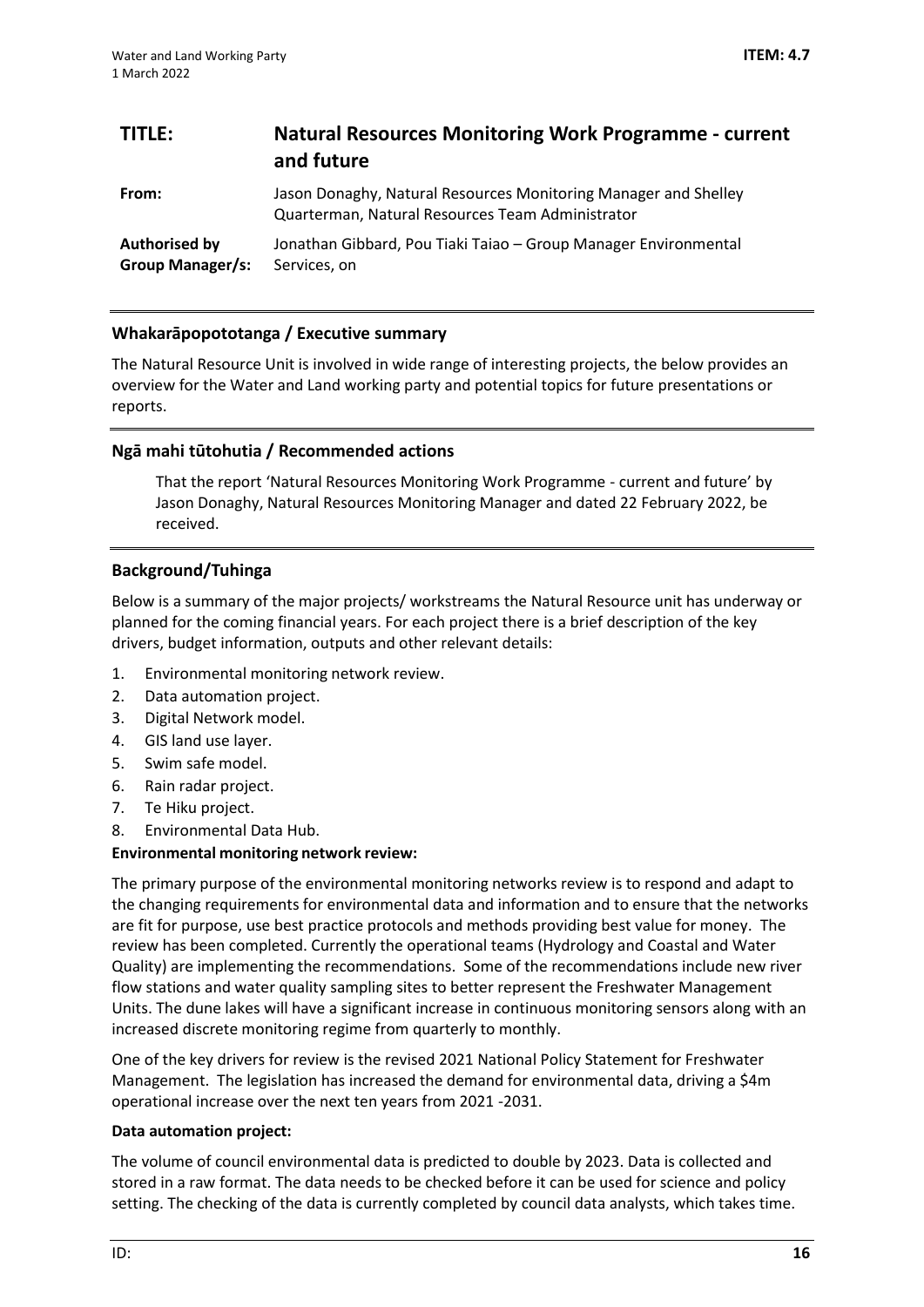The current system of using council staff will not keep up with the predicted data volume. A project is underway to automate many of the current manual processes. The budget is approximately \$90k for the next two financial years, reducing down to \$25k for the following years. The output is computing coding that completes the data checking for staff. The first stage is completed which automates council's reporting processes. The next stage involves automating the data checking processes. Other regional councils have been consulted to try and develop a collaborative solution. The target date for completion is June 2023.

## **Digital Network model:**

The proposed digital river network model will be developed by using high-resolution LiDAR data to better represent the actual flow path for most of the waterways in the region including the small watercourses. The new regional digital river network model will also improve council's hydrological and water quality models.

Use of the proposed digital river network will increase:

- The accuracy of GIS based water quantity and quality models and therefore increase our confidence in setting water quality limits for the Proposed Regional Plan.
- Information required for planning provisions and land management mitigation measures for improved water quality.
- Information required for catchment delineation.
- Information required for the implementation of proposed NES and NPSFM.

The output is a GIS layer to be completed by December 2022 with a first stage completed by June 2022 with a budget of \$100k capex.

## **GIS land use layer:**

A GIS based high-resolution land-use layer is currently being scoped to integrate key regional scale information (e.g., soil, geology, landcover, land use intensification). The GIS layer is critical for improved freshwater accounting, economic impact assessment, policy development and efficient implementation of land management mitigation measures.

The National Policy Statement for Freshwater Management (NPS-FM) requires regional councils to set limits for freshwater resources at specific catchment scale (Freshwater Management Units). A GIS-based high-resolution land-use map layer integrating several other landscape factors (e.g., soil, geology, land-use intensification) is critical to modelling the effects of land-use pressures on water quality loads. It will also assist with economic impact assessment of future plan changes and work programmes related to non-regulatory initiatives at catchment scale.

The budget is \$160k Capex, the output is a GIS layer scheduled to be delivered by June 2022.

## **Swim safe model:**

This project will increase the level of service to the public by providing both real-time and future water quality predictions at Northland's recreational bathing locations. Surf Lifesaving New Zealand has recently switched over to the swim safe platform.

This programme will result in the savings of around \$15,000 salary per year and reduction of laboratory costs of \$26,000 per year. Therefore, the ongoing costs of this project are near cost neutral with the current recreational bathing programme. The key benefit is the saving of 90 staff days over the busy summer period (Dec-Mar).

The budget is:

- capex of \$90k year 1
- opex of \$10k year 1
- opex of \$41.5k the following years.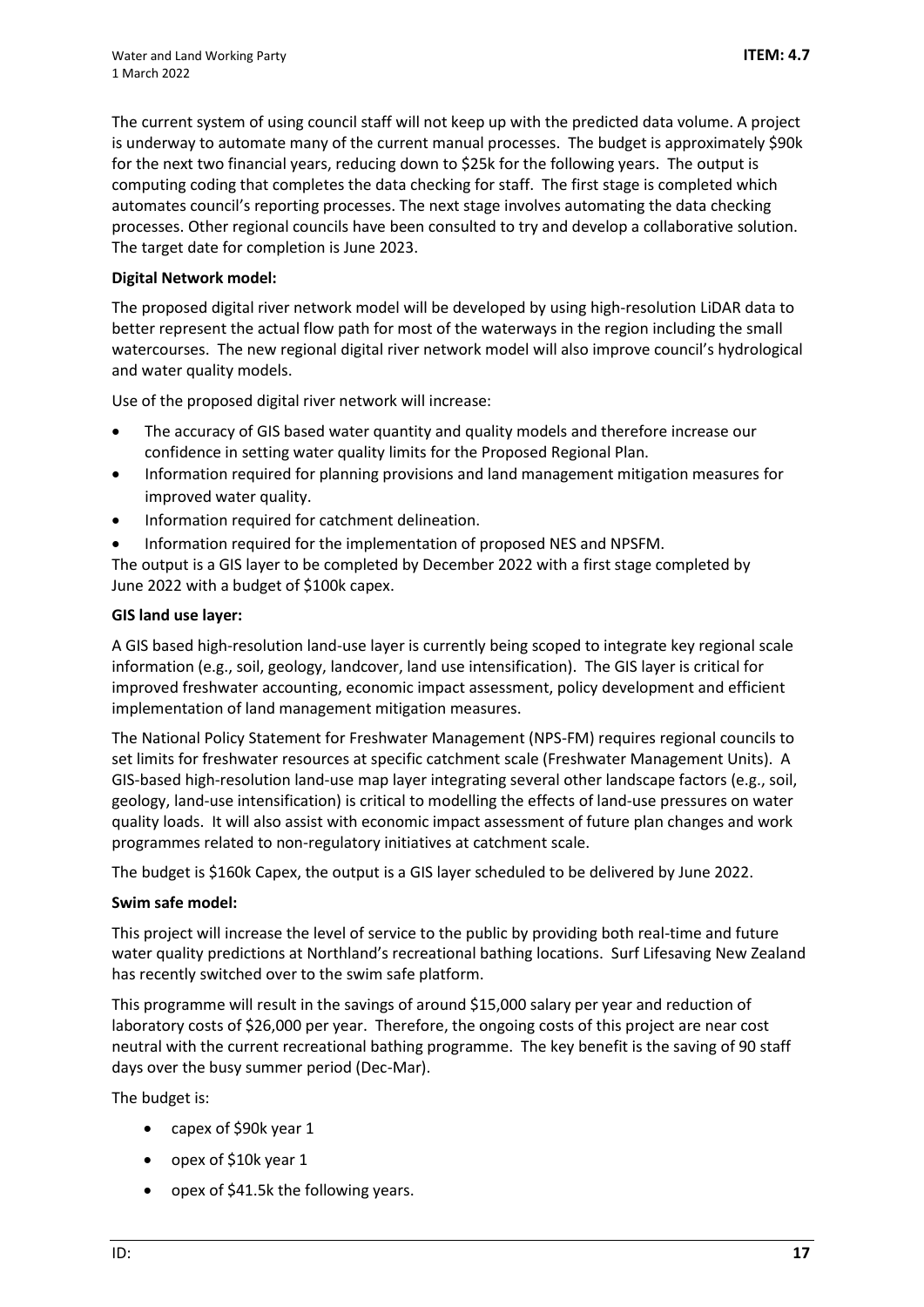The system was trialled over the 2021 summer period, the target date for full implementation is June 2022.

## **Rain radar project:**

The rain radar project also known as the storm tracking system is a collaboration between regional and district council. The system can track storms down to 500m resolution which provides a significant increase in short term information for emergency management and long-term impacts regarding hazards, climate change and water management. The system is being trialled from September 2021 to September 2022. The budget or cost is \$66k opex which has been shared evenly between the four councils.

## **Te Hiku project:**

The Te Hiku project is a collaboration between Northland Regional Council, Ngati Kuri, Te Aupōuri, Te Rarawa, Ngai Takato, GNS Science, Department of Conservation, Far North District Council, Aqua Intel Aotearoa and Kānoa.

Electromagnetic surveying equipment will be flown over the Aupōuri aquifer to improve the spatial understanding of the system (key driver).

The outputs from this proposal, coupled with council's current projects, will assist in answering the following questions:

- How much water can be taken (and from where) while avoiding saltwater intrusion?
- Where are the area's most at risk of saline intrusion?  $-$  inform focused monitoring.
- Where is the aquifer and shallow groundwater systems connected to valuable dune lakes and wetlands? Ensure valuable ecosystems are not adversely affected.

Council is contributing \$100k this financial year and \$150k the following year. The key deliverable is a dataset used for modelling which then links into science, reporting and information delivery.

#### **Environmental Data Hub**

The website displaying council environmental data was significantly upgraded late 2021. The project was led by the Digital and Design team, with assistance from the Natural Resources Data team. The upgrade resulted in additional sites and monitoring programs being displayed:

- 500 sites added
- 50 new measurement types.
- 7 new programs

The project aligned with council's desire to make more data accessible and available to the community.

## **Ngā tapirihanga / Attachments**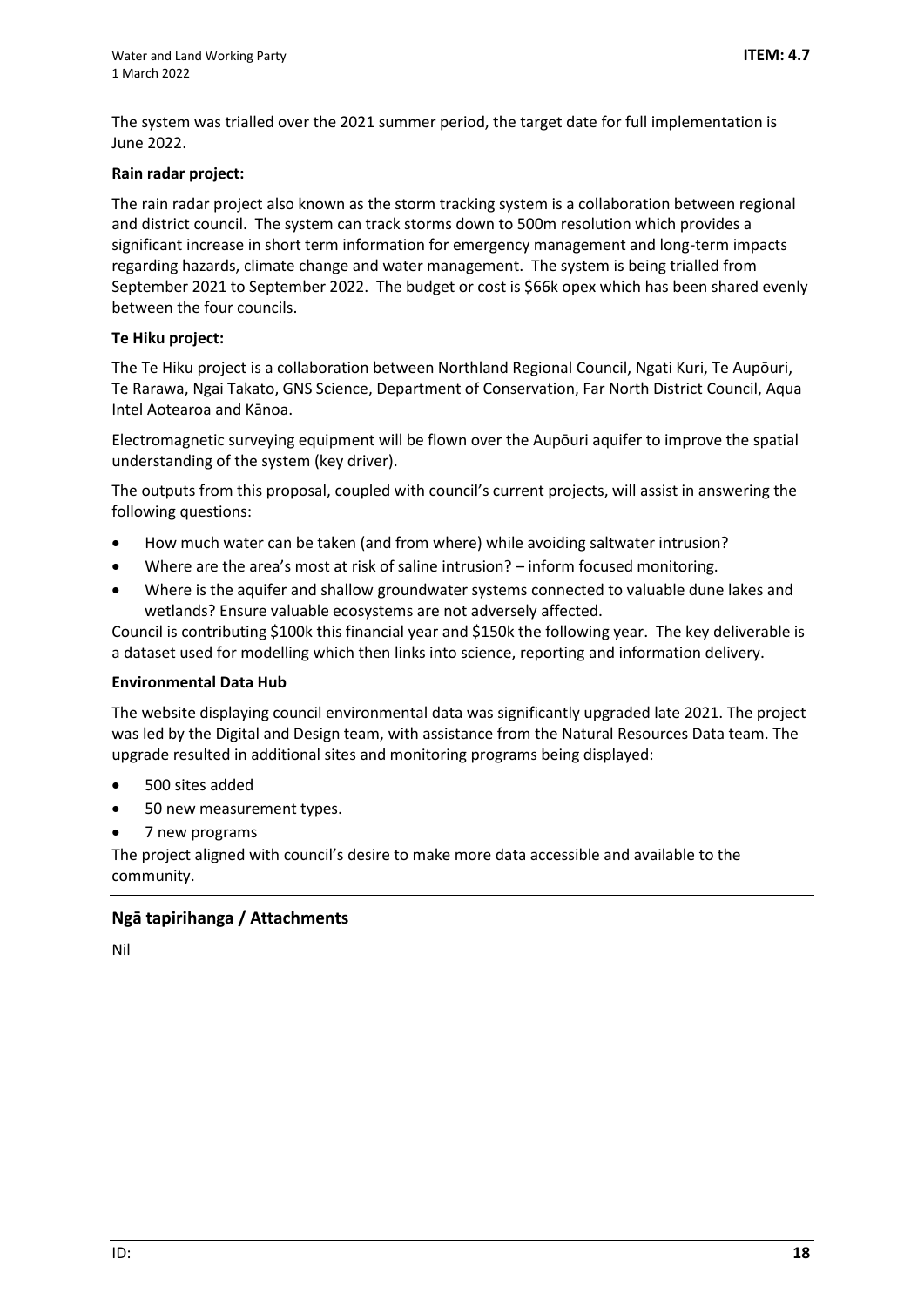## <span id="page-18-0"></span>**TITLE: SOE Reporting and Communications Framework**

| From:                   | Jason Donaghy, Natural Resources Monitoring Manager and Jean-Charles<br>Perquin, Natural Resource Science Manager |
|-------------------------|-------------------------------------------------------------------------------------------------------------------|
| Authorised by           | Jonathan Gibbard, Pou Tiaki Taiao – Group Manager Environmental                                                   |
| <b>Group Manager/s:</b> | Services, on                                                                                                      |

## **Whakarāpopototanga / Executive summary**

The Natural Science team has recently redesigned council reporting framework for environmental data, this report provides an update on the new framework.

## **Ngā mahi tūtohutia / Recommended actions**

That the report 'SOE Reporting and Communications Framework' by Jason Donaghy, Natural Resources Monitoring Manager and Jean-Charles Perquin, Natural Resource Science Manager and dated 22 February 2022, be received.

## **Background/Tuhinga**

NRC has a statutory obligation under the Resource Management Act 1991 to publicly report on the regions state of the environment. The last state of the environment report was published in 2016. Due to other reporting, resourcing and work demands a full SOE report has not been compiled for publication within the five-year timeframe (i.e. published by 2021). While various reports have been produced and information made available, our SOE requirements have not been met.

The Natural Science team has reviewed the current situation and have proposed that rather than creating one large report on a five-yearly cycle, that we move to a process whereby we produce yearly reports on key environmental topics. With the intention that over the five yearly cycle all key environmental domains are covered and reports published.

Table 1 provides a summary of the proposed environmental domains and the priority order for developing and publishing those reports. Staff will be available to discuss the rationale for the respective priority order.

| <b>Timeframe</b> | <b>Domain</b>                           | Topics covering pressure & impact, state and<br>response*                | <b>Project Teams</b>                                       |
|------------------|-----------------------------------------|--------------------------------------------------------------------------|------------------------------------------------------------|
| 2022             | Biodiversity (including<br>Biosecurity) | Terrestrial<br>Freshwater<br>Marine<br>-                                 | Biodiversity and Biosecurity,<br>Natural Resources Science |
| 2023             | Land                                    | Land cover<br>Land-use & land-use change<br>Land stability & soil health | Land Management                                            |
| 2024             | Marine                                  | Marine water quality<br>Receiving environment                            | Natural Resources Science                                  |
| 2025             | Freshwater                              | Groundwater<br>Water quantity<br>Surface water                           | Hydrology, Natural Resources<br>Science                    |
| 2026             | Air and climate                         | Air quality<br>Climate<br>Climate change                                 | Hydrology, Natural Resources<br>Science, Climate Change    |

## Table 1: Reporting timeframe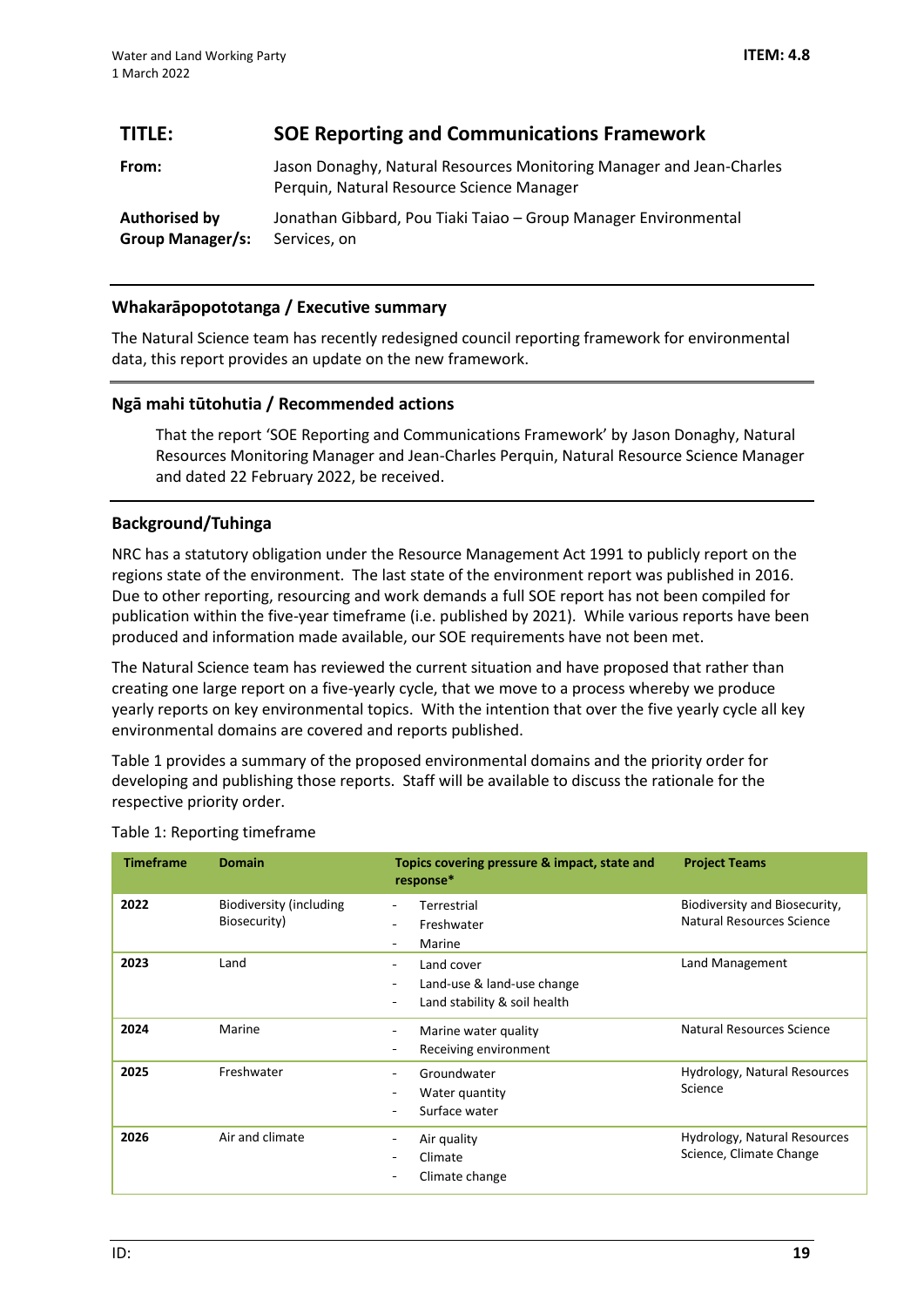## **Progress/Development**

For more effective communication and engagement, the reporting framework was redesigned this year to include other important areas of science communication. Several other key science reporting components have been identified through the development of the new environmental reporting framework, including, but not limited to, technical reports, science snapshot reports, newsletters, fact sheets, videos, PowerPoint presentations and interactive story maps. The new environmental reporting framework incorporates two main components:

- 1. Core reporting
	- State of Environment (SOE) Reports
	- Monthly CEO reports
	- Technical reports
- 2. Reporting toolbox
	- Science snapshot reports
	- **Newsletters**
	- Fact sheets
	- Videos
	- PowerPoint presentations
	- Interactive story maps

For effective communication with a wide range of audiences, the NR Science team is also developing a peer-review system. The peer-review process will confirm the importance of considering information and perspectives from a broad range of sources to ensure a balanced and complete picture of our environment (state, impact, response and outlook). This peer-review system will involve both, the external and internal (i.e., NR Science and Communications team) reviewers.

- Externals (including subject experts): ensuring our content is scientifically sound and accurate.
- Internals (including scientists, council's communication experts): ensuring our content is fit for presenting information to all audiences, promotes good public relations in alignment with council's areas of focus and priorities.

#### **Communication Model**

The communication model demonstrated in the below diagram is adapted by the NR Science team for the effective dissemination of Northland environmental information to wider audiences.



Figure 1 Science communication model.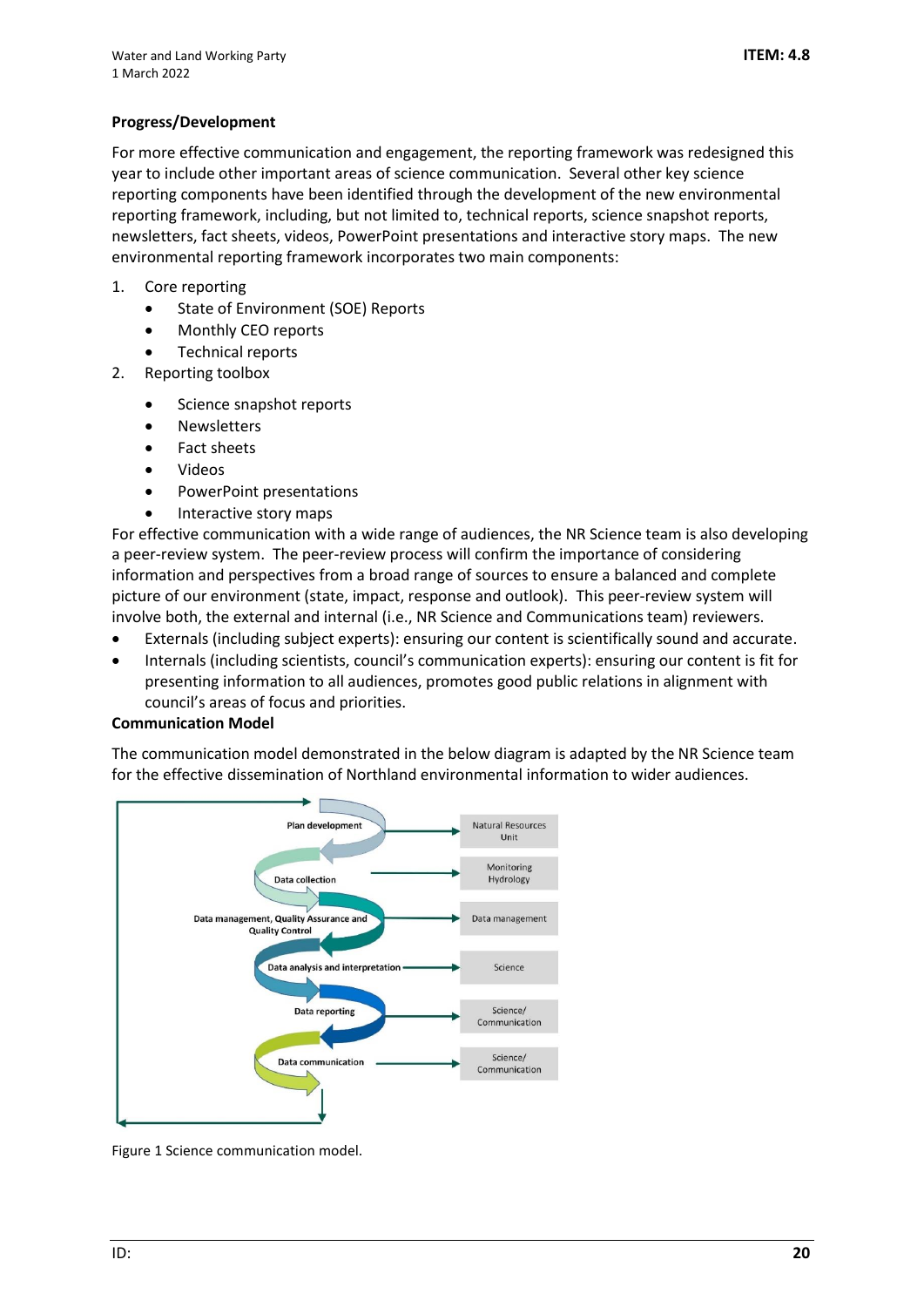## **Approach to the Natural Resources Science Communication**

The ultimate approach of the Natural Resources (NR) Science team is not only to report environmental information, but to use the information to help us prevent, reduce and repair environmental harm and risk (through good policy and regulation, targeted programs and projects). This approach aligns well with the scope and six goals of the Northland Regional Council (NRC) Environmental Science Strategy 2021.

*"The science strategy will also serve as the basis for identifying key future areas for research and development. Its implementation will provide a further understanding of Northland's environment for enhanced natural resource management".*

NRC Environmental Science strategy goals are to:

- 1. Provide natural resources information to meet stakeholders, iwi and regional community needs.
- 2. Deliver timely scientific analysis and resource management decision support tools.
- 3. Advance understanding and knowledge of processes that determine the state of natural resources.
- 4. Predict changes in resources availability and quality in response to changing climate, population, resources use and management scenarios.
- 5. Anticipate and respond to water-related emergencies.
- 6. Inform, engage and empower stakeholders, iwi and regional communities.

## **Matauranga Māori – Environmental Monitoring**

It is acknowledged that to date councils level of support and recognition of Māori environmental monitoring knowledge and data has been low. Significant future work is required to better understand how council can support Matauranga Māori environmental monitoring and how this can be supported to influence regional resource management decision making. This kaupapa is currently being progressed through TTMAC and it is hoped that a future Maturanga Māori Environmental Monitoring Framework may be developed. In parallel with this process, it will be important for the Natural Resources Science and Monitoring teams to review our Environmental Science Strategy and communication approach, to ensure our current systems and processes are adjusted to ensure they can respond to and support Māori environmental monitoring programs and information.

Staff will provide a short presentation to the working party to provide an opportunity for further discussion.

## **Ngā tapirihanga / Attachments**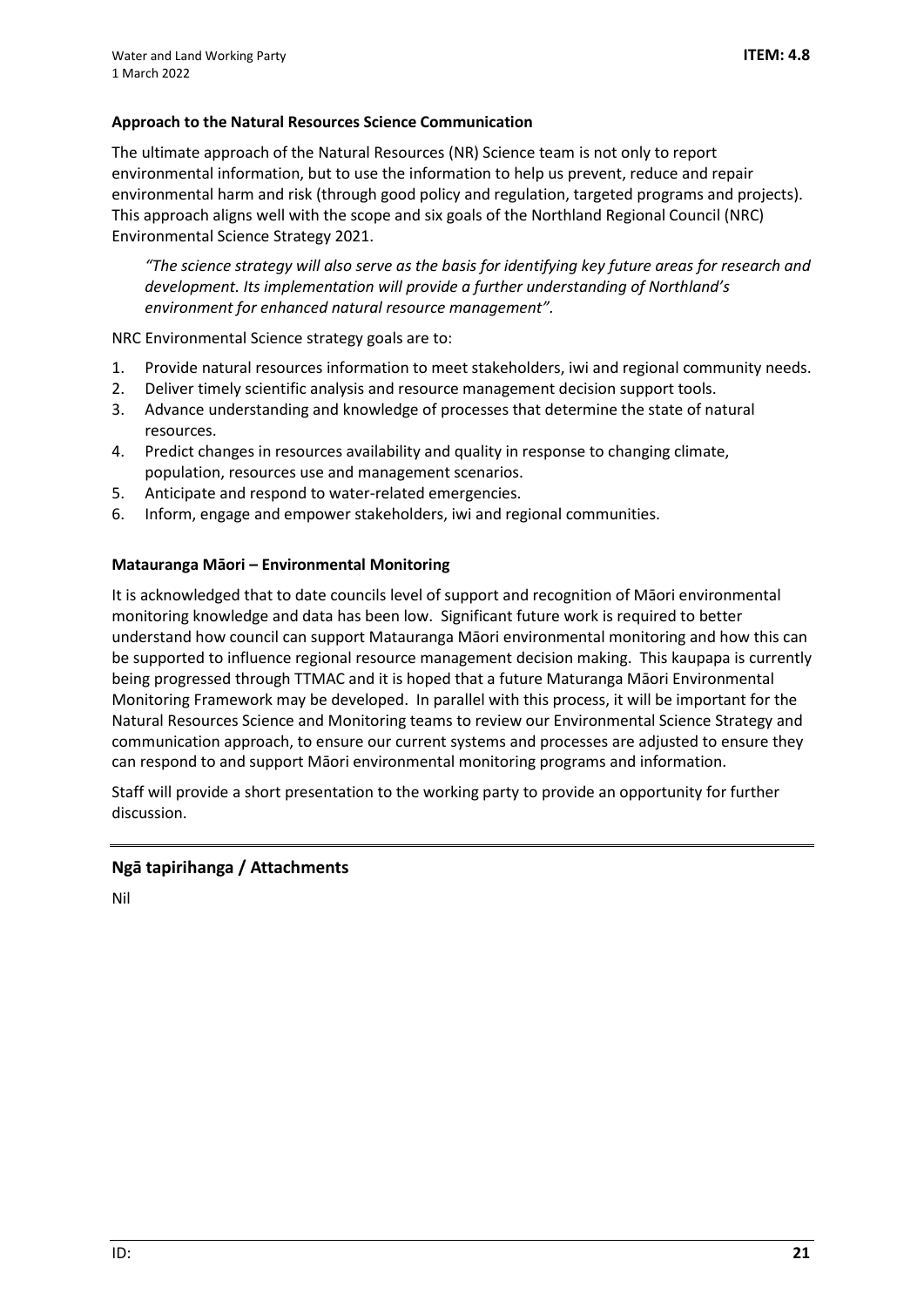## <span id="page-21-0"></span>**TITLE: Sediment Monitoring Review**

| From:            | Jason Donaghy, Natural Resources Monitoring Manager and Jean-Charles<br>Perquin, Natural Resource Science Manager |
|------------------|-------------------------------------------------------------------------------------------------------------------|
| Authorised by    | Jonathan Gibbard, Pou Tiaki Taiao – Group Manager Environmental                                                   |
| Group Manager/s: | Services, on 24 February 2022                                                                                     |

## **Whakarāpopototanga / Executive summary**

Council's scientist team is currently scoping options regarding sediment monitoring. This report provides an overview of the current monitoring undertaken.

## **Ngā mahi tūtohutia / Recommended actions**

That the report 'Sediment Monitoring Review ' by Jason Donaghy, Natural Resources Monitoring Manager and Jean-Charles Perquin, Natural Resource Science Manager and dated 22 February 2022, be received.

## **Background/Tuhinga**

Sediment is one of the key freshwater contaminants in Northland, however monitoring sediment loads is difficult. While NRC has a sediment monitoring program there are gaps and opportunities for improvement, which has been further highlighted by the National Policy for Freshwater Management 2021 (NPSFM). Under the latest policy, sediment monitoring using a visual method is currently included for deposited sediment. But this does not assist with calculating the sediment loads entering the harbours, which is required under the freshwater accounting section in the NPSFM. To account for sediment loads, suspended sediment concentration (SSC) is required, this was removed from the NPSFM due to the complexity with sensors measuring the data. The aims and methods at a national level are not currently aligned.

The key driver for monitoring has been to calculate sediment loads entering the waterways. The challenges regarding sediment monitoring are:

- Sampling stations: require a lot spatially to provide regional context but require significant resourcing.
- No nationally agreed sediment sampling programme for the various methods and instruments.
- Connecting sediment data with natural process/reality is difficult.

Monitoring sediment during stormflows is also critical while estimating catchment sediment loads, which represents significant proportion of cumulative loads to the downstream receiving environment. This includes river networks, estuaries and harbours (Land & Water Science, 2021). In 2010, NIWA (McKergow and Hughes, 2010; Hughes, 2013) recommended event-triggered sediment sampling (event-sampling) using automatic samplers to supplement the monthly SoE sampling as best practice for monitoring sediment loads in Northland rivers.

An autosampler pumps water out of a river during a flood event at a set frequency, filling twentyfour bottles, which are sent to a laboratory for analysis to provide the SSC. In addition to the bottles a sensor is also measuring turbidity every fifteen minutes. In theory over time a relationship between the turbidity sensor and the SSC can be established, removing the need for bottles and laboratory analysis. The relationship can take many years to confirm.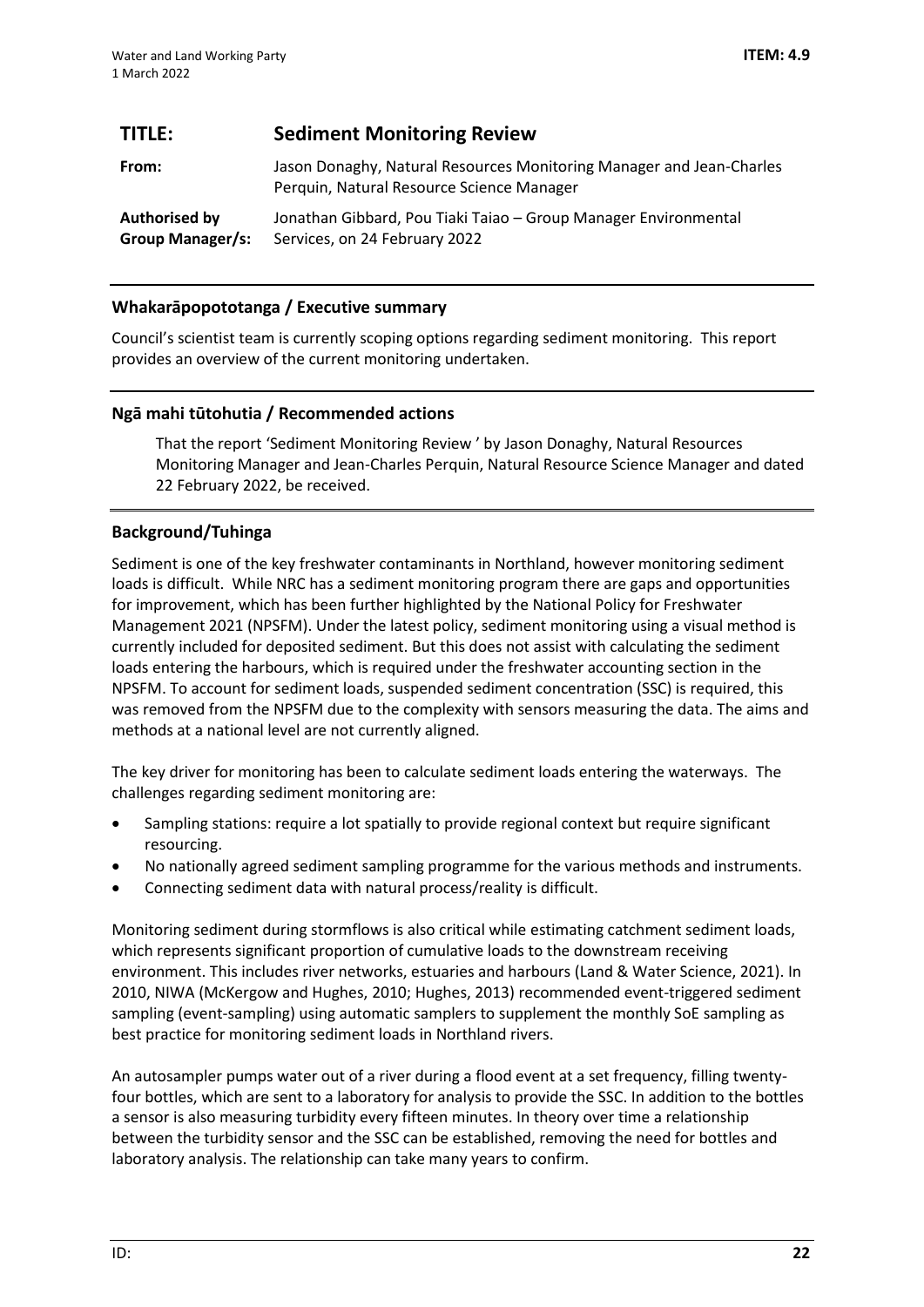Due to the lack of national guidance in sediment monitoring, a virtual conference between key NRC staff and NIWA expert Dr Andrew Hughes has been organised for 24 February 2022. A discussion will be held on innovative and pragmatic sediment monitoring practices for implementing NPSFM as well as assessing mitigation effectiveness.

Below is a brief timeline of the suspended sediment monitoring to date to provide some context regarding the current sediment monitoring programme:

- In 2013, council agreed to support an Auckland Council project lead by National Institute of Weather and Atmosphere (NIWA). The project involved installing 7 auto-samplers on all the major rivers in the Northern Wairoa catchment. The data was used for modelling sediment loads entering the Kaipara Harbour. The sites were closed after completion of the project. Key learnings from the project were the resourcing required to set up and operate the autosamplers and the challenges to reach the stations during significant flood events.
- In 2014, two permanent auto-samplers were established on the Otaika and Hātea rivers to establish sediment loads entering the Whangārei harbour and inform future policy setting. It was several years before a significant flood occurred and sediment data was recorded. Council planned to install additional autosamplers across the region. Due to logistical and resourcing challenges, the focus shifted to collecting high quality data at the two existing sites where access was secure during a significant flood.

## **Summary of event-triggered sediment monitoring for Northland rivers:**

Council undertakes sediment event-sampling at the following two hydrological monitoring sites located in the catchments draining into Whangārei Harbour:

- Otaika at Otaika Valley Road.
- Hātea at Whareora Road.

In 2021 Natural Resources Science Team analysed the most recent sediment data collected at the above two sites between December 2019 and July 2021. The purpose of this analysis was to evaluate effectiveness of the information gathered so far for estimating sediment loads from continuous field measurements (i.e., telemetered turbidity and flow data) and to identify data gaps.

#### **Highlights from the above data analysis:**

- A good statistical relationship between laboratory analysed sediment samples (SSC) and continuous field turbidity (Turb) both at Otaika and Hātea sites. This helped deriving annual sediment loads from continuous Turb and flow measurements at both sites.
- Annual sediment loads estimated from SSC-Turb relationship showed that majority (>60%) of the loads come from winter stormflow events. For example, 90% of the annual sediment load in 2020 at Hātea site was generated by the July 2020 flood event.
- Most of the sediment loads generated in Otaika catchment were possibly from bank erosion by examining the patterns of continuous SSC versus flow during individual storm events. This was also found in Mangakāhia River by NIWA (2016) report.
- Requirements of additional sediment sampling beyond certain turbidity ranges were identified at both sites, which would enhance the site-specific SSC-Turb relationships, therefore reduce the sediment load prediction errors.

In summary, event-sampling can be an effective tool to measure the efficiency of catchment mitigation measures by tracking the change in sediment loads for downstream environments. Given the high resource requirement, it is a significant challenge to utilise the event-sampling technique across the region for SOE monitoring purposes. However, this monitoring technique can be prioritised in areas where the need is utmost and major catchment mitigation initiatives have been planned for erosion and sediment control, such as Northern Wairoa.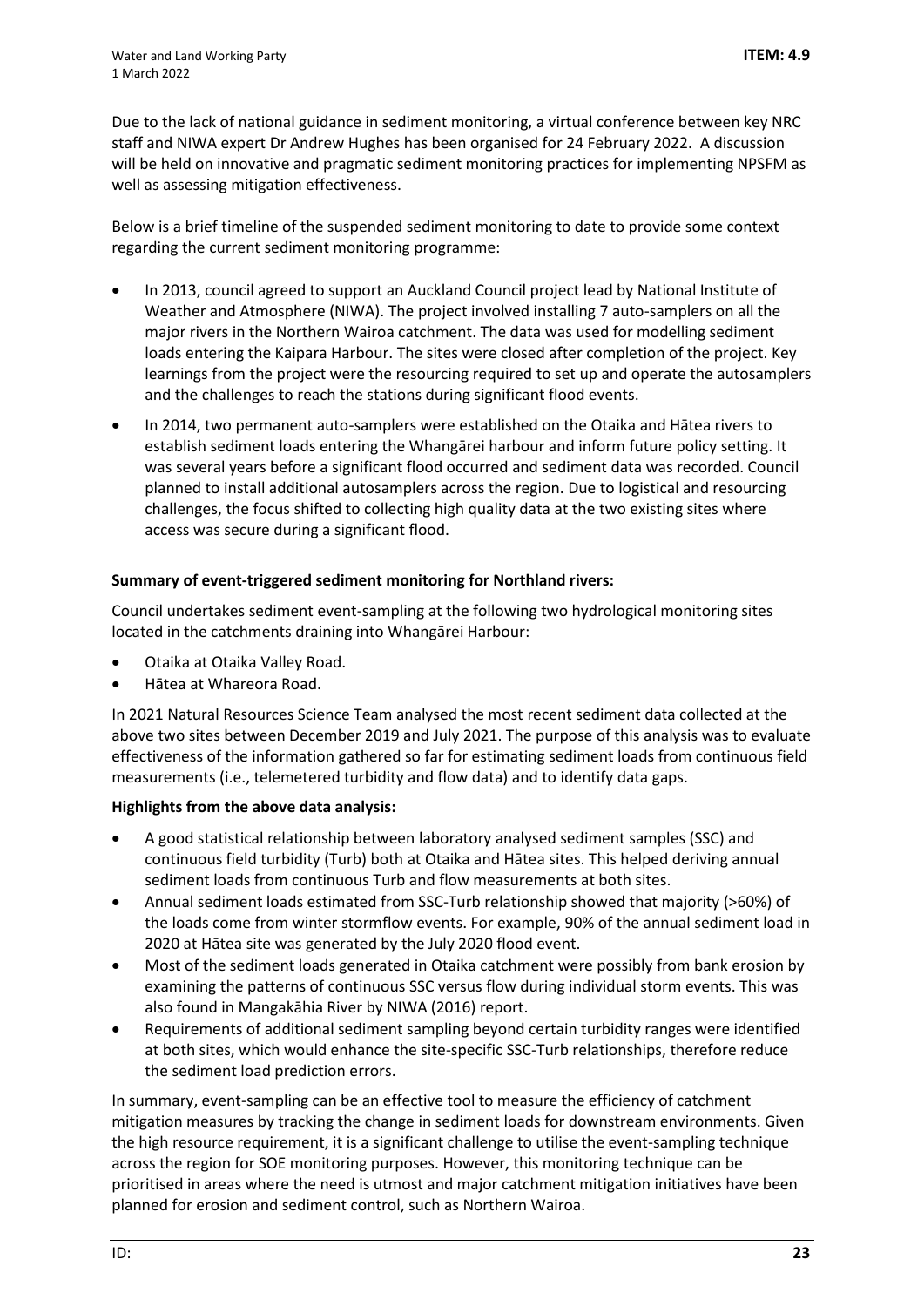Staff are currently reviewing our sediment monitoring program and in discussions with NIWA to identify options for improved spatial data without the high resourcing demand. It is also recognised that there are connections between this work and the recent council discussion around the effectiveness of mitigation measures to reduce sedimentation from plantation forestry. The Land and Water Working Party will be kept informed as this program develops, given the significance of sediment as a freshwater contaminant in Northland, and the need for greater understanding of cause and effect as an evidence base for future mitigation measures.

## **Ngā tapirihanga / Attachments**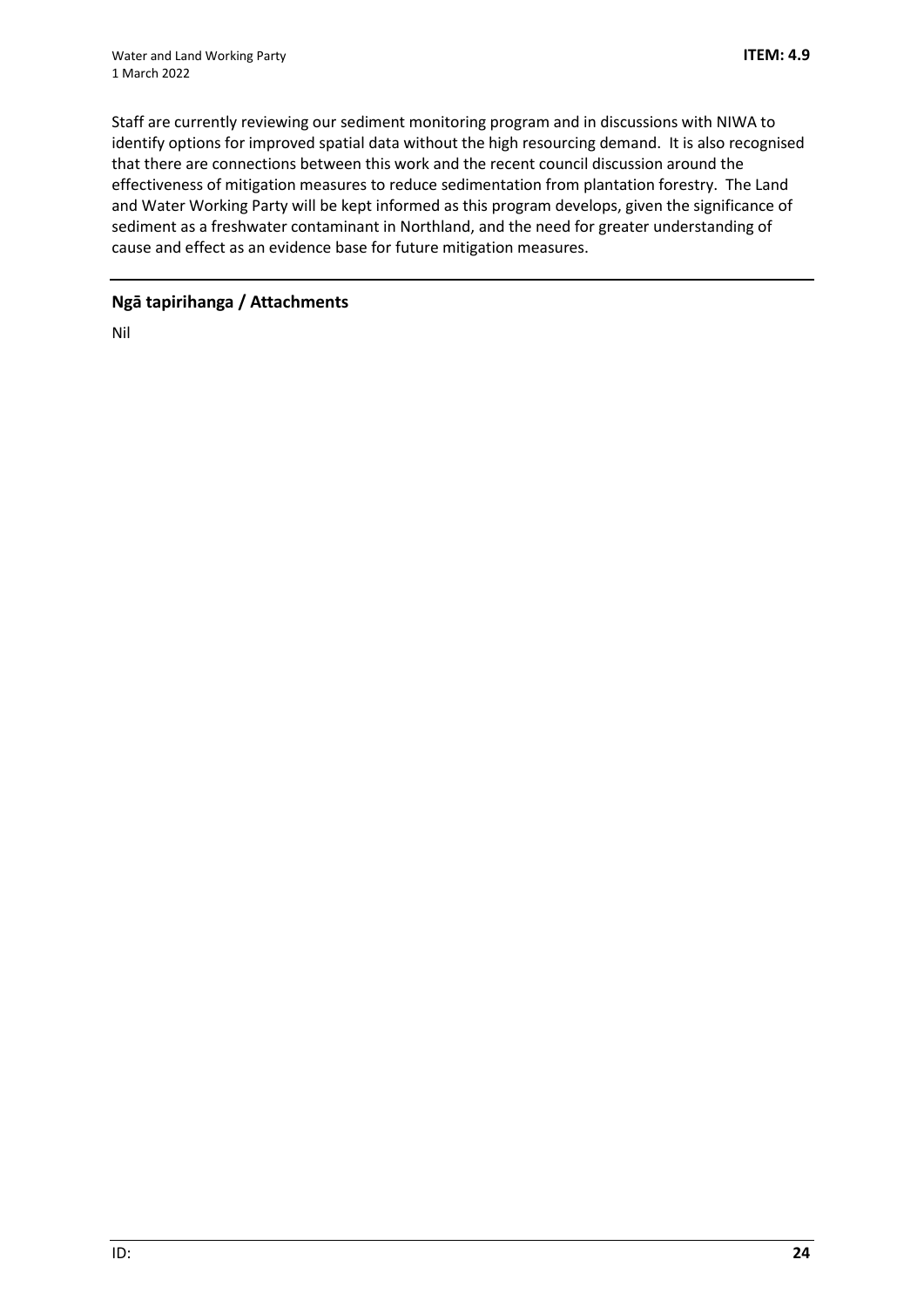## <span id="page-24-0"></span>**TITLE: Natural Resources Monitoring progress against KPIs YTD**

**From:** Jason Donaghy, Natural Resources Monitoring Manager

**Authorised by Group Manager/s:** Jonathan Gibbard, Pou Tiaki Taiao – Group Manager Environmental Services, on 23 February 2022

## **Whakarāpopototanga / Executive summary**

The below report details the Natural Resource unit's performance regarding is LTP Level of Service and KPI's.

## **Ngā mahi tūtohutia / Recommended actions**

That the report 'Natural Resources Monitoring progress against KPIs YTD' by Jason Donaghy, Natural Resources Monitoring Manager and dated 22 February 2022, be received.

## **Background/Tuhinga**

The Natural Resources Unit recently reviewed the Levels of Service. A key theme from both the councillors and central government was to make environmental data more accessible to the community. With this in mind, the team developed three new KPIs, shown below:

It should be noted KPI 4 is an annual indicator based on a financial year, it will be available in July 2022.

#### **Levels of Service:**

KPIs on a quarterly basis – link to latest report available [here](https://northlandregionalcouncil.sharepoint.com/:w:/r/sites/dmRiskQualityMGT/DepartmentalQualityMgt/Natural%20Resources/Quality%20Reports/2021/Key%20Performance%20Indicator%20Reporting%20December%202021.docx?d=w5e94e6cb066844cdac2eaa645b3cab2f&csf=1&web=1&e=LUcSv1)

**KPI 1:** Percentage of time that flood-level monitoring is accurate (to enable flood warnings to be developed) and is made available to the community:

**Intent: Is to show that flood warning are timely and accurate.**

**Result:** 100%, target met

**KPI 2:** Percentage of NRC environmental networks monitored for water quality and quantity, and ecology, with results made available to the community (new):

**Intent: Is to show that sites have been visited regarding each network.**

**Result:** For the period 1 January 2021 to 31December 2021: **100%** of expected site visits were achieved versus a target of 100%, target met.

**KPI 3:** Percentage of data from routinely monitored sites that meets quality standards and is made available to the community within 12 months of collection (new):

**Intent: To show that data collected has been quality assured within 12 months and made available to the public.**

**Result:** For the reporting period 1 January 2021 to 31December 2021: most of the networks were compliant, with a median value of **100%** versus the target of 90%, target met.

**KPI 4:** Percentage of time that continuous monitoring of air sheds is achieved, with any exceedances of National Environmental Standards reported and made available to the community.

**Result:** 100%, target met